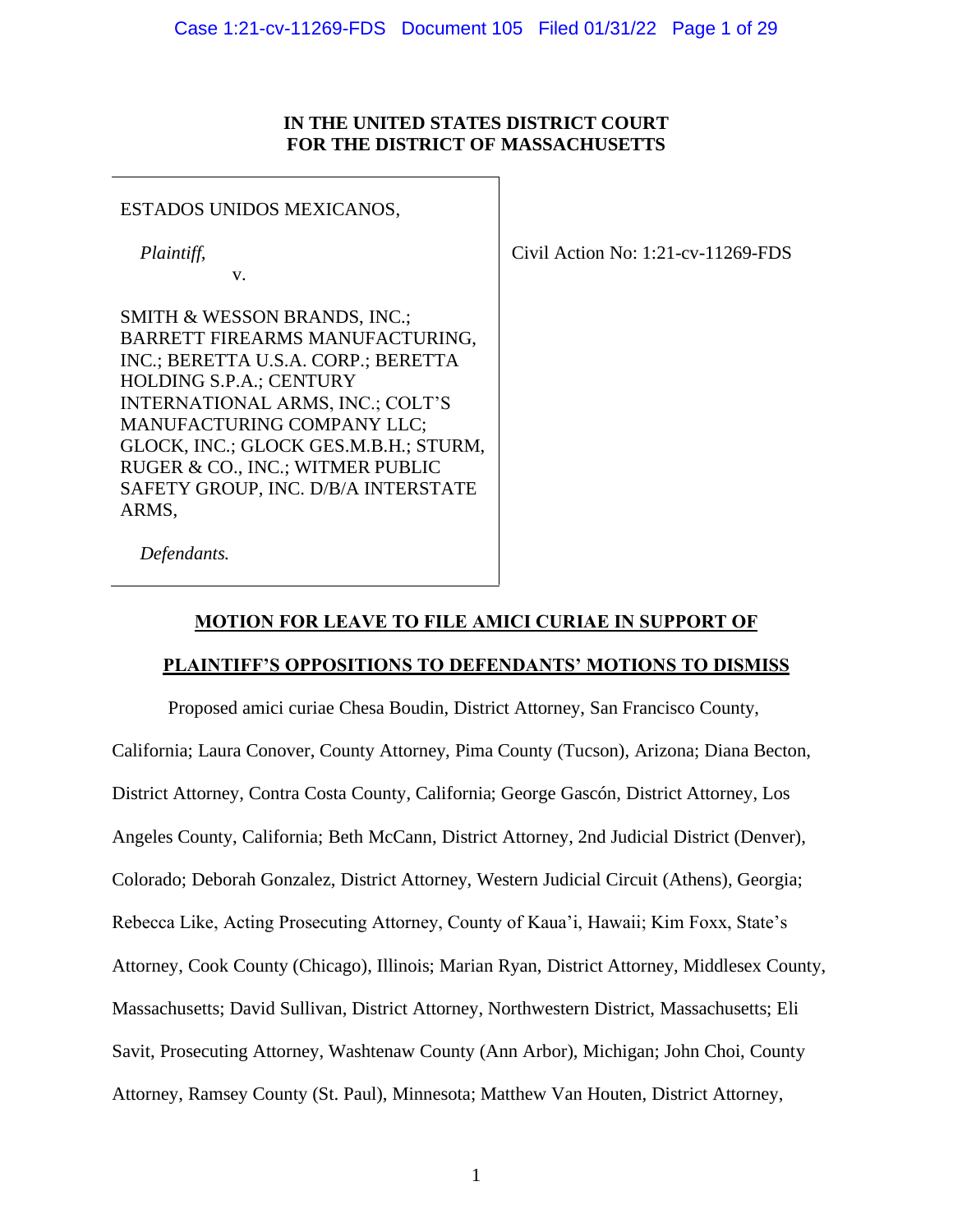#### Case 1:21-cv-11269-FDS Document 105 Filed 01/31/22 Page 2 of 29

Tompkins County, New York; Melinda Katz, District Attorney, Queens County, New York; Todd Williams, District Attorney, Buncombe County (Asheville), North Carolina; John Hummel, District Attorney, Deschutes County, Oregon; Mike Schmidt, District Attorney, Multnomah County (Portland), Oregon; Matt Ellis, District Attorney, Wasco County, Oregon; Lawrence S. Krasner, District Attorney, Philadelphia, Pennsylvania; Joe Gonzales, District Attorney, Bexar County (San Antonio), Texas; Mark Gonzalez, District Attorney, Nueces County (Corpus Christi), Texas; José Garza, District Attorney, Travis County (Austin), Texas; Sarah F. George, State's Attorney, Chittenden County (Burlington), Vermont; Joseph Platania, Commonwealth's Attorney, City of Charlottesville, Virginia; Steve Descano, Commonwealth's Attorney, Fairfax County, Virginia; Ramin Fatehi, Commonwealth's Attorney, City of Norfolk, Virginia; Dan Satterberg, Prosecuting Attorney, King County (Seattle), Washington, through undersigned counsel, respectfully request leave of this Court to submit the attached brief amici curiae in support of Plaintiff's Oppositions to Defendants' Motions to Dismiss. <sup>1</sup> The proposed brief is attached as Appendix 2 to this motion. In accordance with Local Rule 7.1(a)(2), amici have sought consent from Defendants, who do not object to the filing.

Pursuant to Local Rule 7.1(d), no request for oral argument is made. A Memorandum of Points and Authorities in support of the motion follows.

<sup>&</sup>lt;sup>1</sup> The full list of amici is also attached hereto as Appendix 1.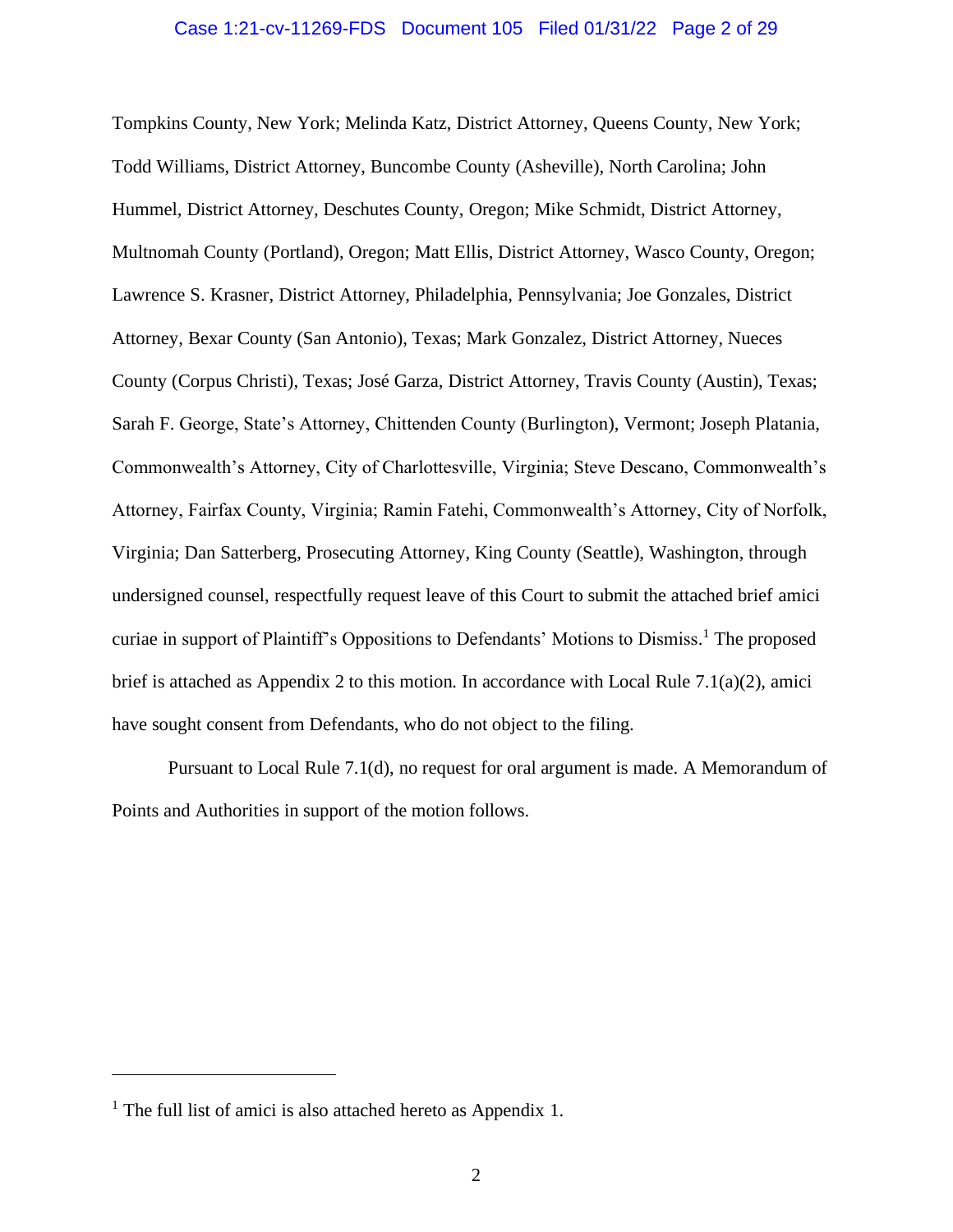#### **MEMORANDUM OF POINTS AND AUTHORITIES**

"[Federal district] courts have inherent authority and discretion to appoint amici." *Bos. Gas Co. v. Century Indem. Co.*, No. 02–12062–RWZ, 2006 WL 1738312, at \*1 n.1 (D. Mass. June 21, 2006); *see Mass. Food Ass'n v. Mass. Alcoholic Beverages Control Comm'n*, 197 F.3d 560, 567 (1st Cir. 1999) ("[A] court is usually delighted to hear additional arguments from able amici that will help the court toward right answers."). "The role of an amicus curiae *. . .* is to assist the court in cases of general public interest by making suggestions to the court, by providing supplementary assistance to existing counsel, and by insuring a complete and plenary presentation of difficult issues so that the court may reach a proper decision." *Students for Fair Admissions, Inc. v. President & Fellows of Harvard Coll.*, 308 F.R.D. 39, 52 (D. Mass. 2015) (citation and internal quotation marks omitted), *aff'd*, 807 F.3d 472 (1st Cir. 2015). Amici's attached brief amply satisfies this role.

Amici—district attorneys in cities across the nation—have an interest in this proceeding. Defendants' gun sales are resulting in transnational cartel violence and crime that are consuming the resources of our offices, harming people in our communities that we are duty bound to protect, and endangering law enforcement. Guns pumped into Mexico by Defendants are transported back across the border via the same underground networks used by Mexican cartels to funnel drugs into the United States. Those guns are then used in crimes committed in amici's cities, particularly by street-level gangs serving as retail distributors and enforcers for Mexico's transnational drug syndicates. Just as deadly are the drugs that travel with the guns—amici's cities have seen alarming rises in fatal opioid overdoses and the rapid deterioration of neighborhoods affected by the drug trade.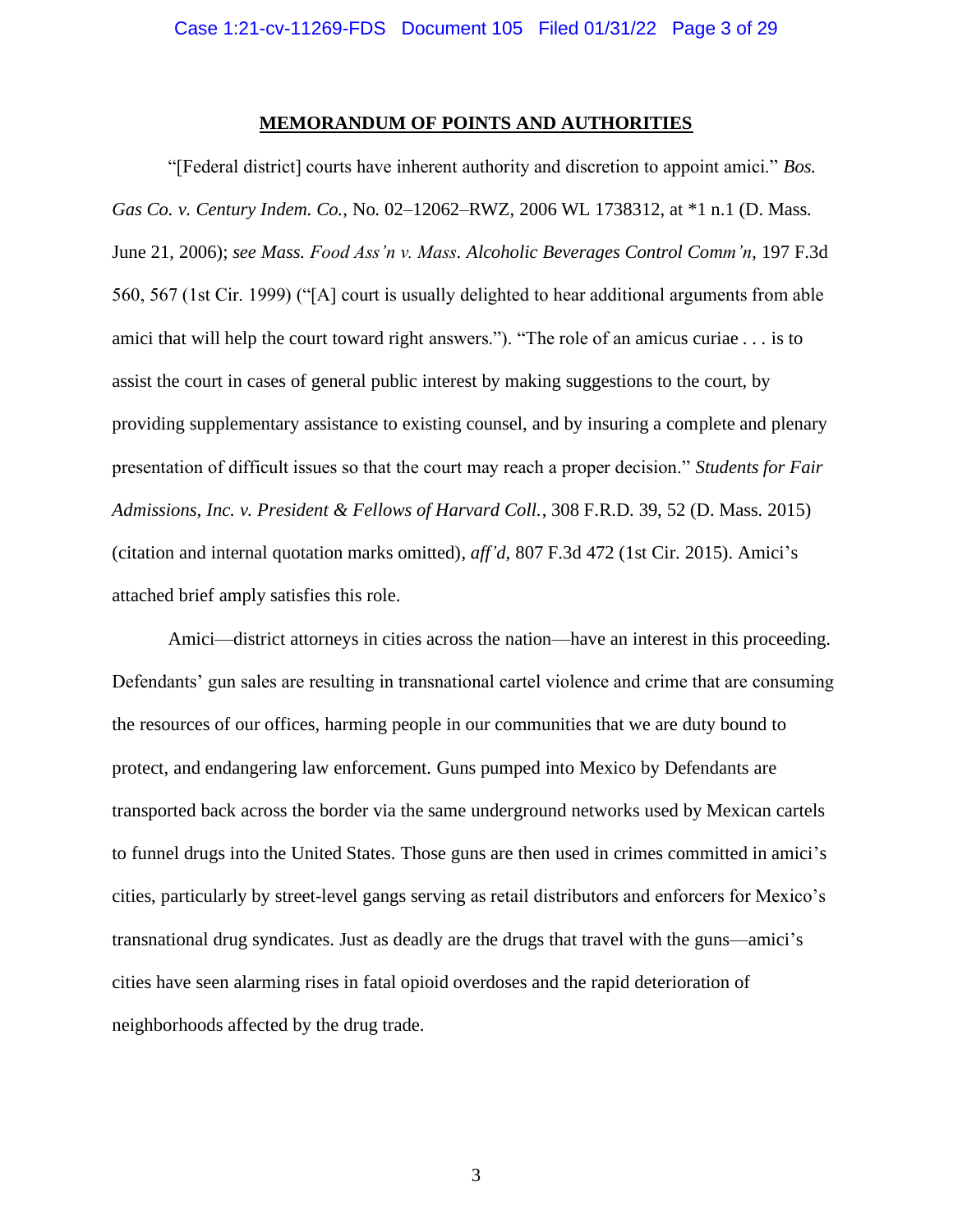#### Case 1:21-cv-11269-FDS Document 105 Filed 01/31/22 Page 4 of 29

Amici provide useful information to the Court regarding the lethal effects of Defendants' actions in their communities. Defendants assert that the Court lacks jurisdiction over Mexico's claims because they are not subject to personal jurisdiction in this District. However, as amici's experience reflects, Defendants' intentional and knowing actions have had a devastating impact in Mexico and communities across the United States, making Defendants subject to jurisdiction not only in this District, but many others. As law enforcement, amici are on the front lines of dealing with the consequences of Defendants' conduct and have a unique perspective that amici believe would benefit the Court. Defendants would have the Court believe that their arming of transnational criminals with weapons of war has no impact in the United States. This is not so: amici have seen firsthand the death and devastation wrought with Defendants' guns and the drugs Mexican cartels traffic relying on Defendants' guns. These harms should be taken into account in ruling on Defendants' motion to dismiss.

WHEREFORE, the proposed amici curiae respectfully request that this Court grant leave to file the attached brief.

Dated: January 31, 2022 Respectfully submitted, Amici Curiae

By their attorneys,

*/s/ Ellen V. Leonida* Ellen V. Leonida (admitted *pro hac vice*) Matthew Borden (admitted *pro hac vice*) Sarah Salomon (admitted *pro hac vice*) Max B. Bernstein (admitted *pro hac vice*) BraunHagey Borden LLP 351 California Street, 10th Floor San Francisco, CA 94104 Tel. & Fax: (415) 599-0210 leonida@braunhagey.com borden@braunhagey.com salomon@braunhagey.com bernstein@braunhagey.com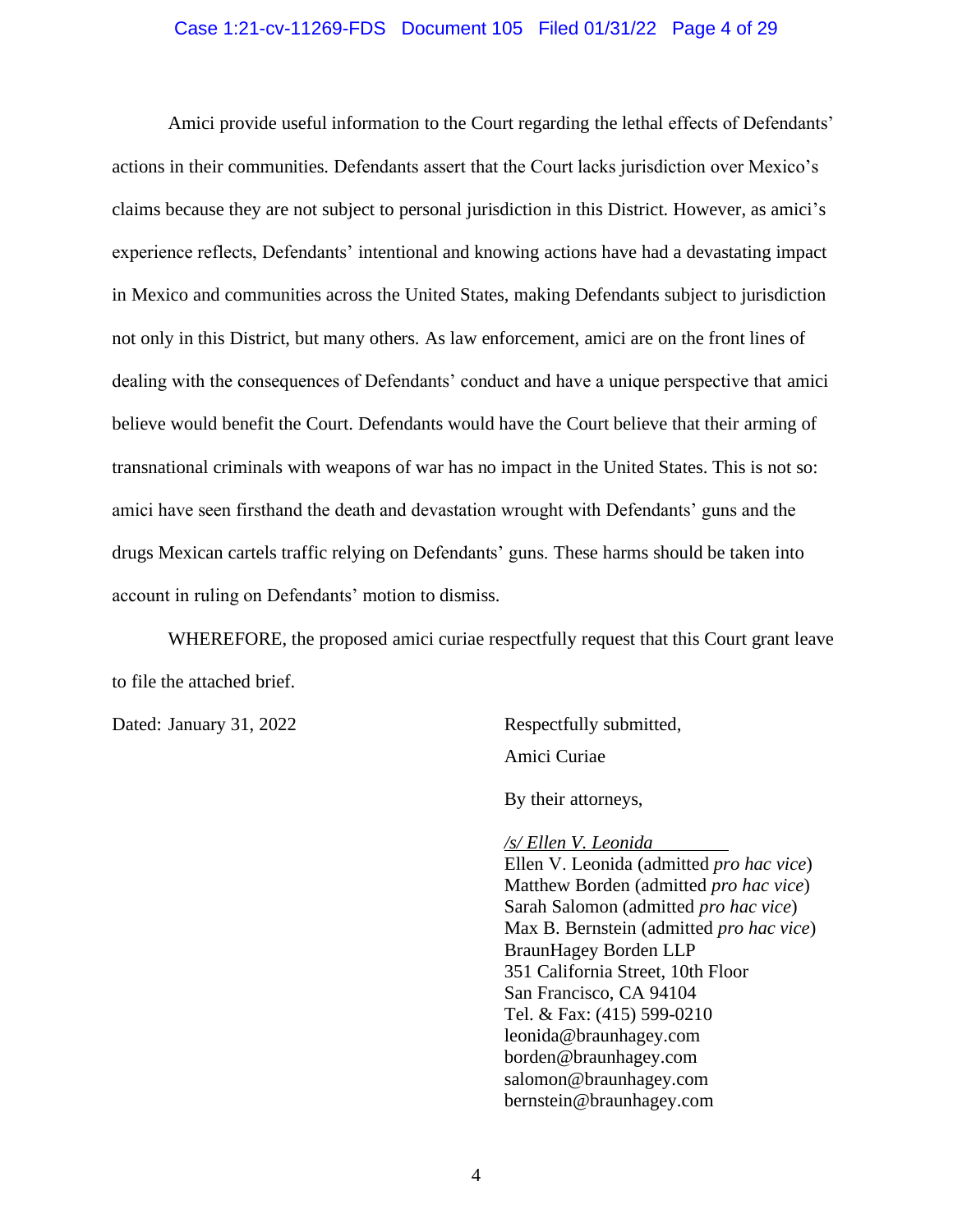# **CERTIFICATE OF SERVICE**

I, Ellen V. Leonida, hereby certify that this document filed through ECF system will be sent electronically to the registered participants as identified on the Notice of Electronic Filing (NEF) on January 31, 2022.

> */s/ Ellen V. Leonida* Ellen V. Leonida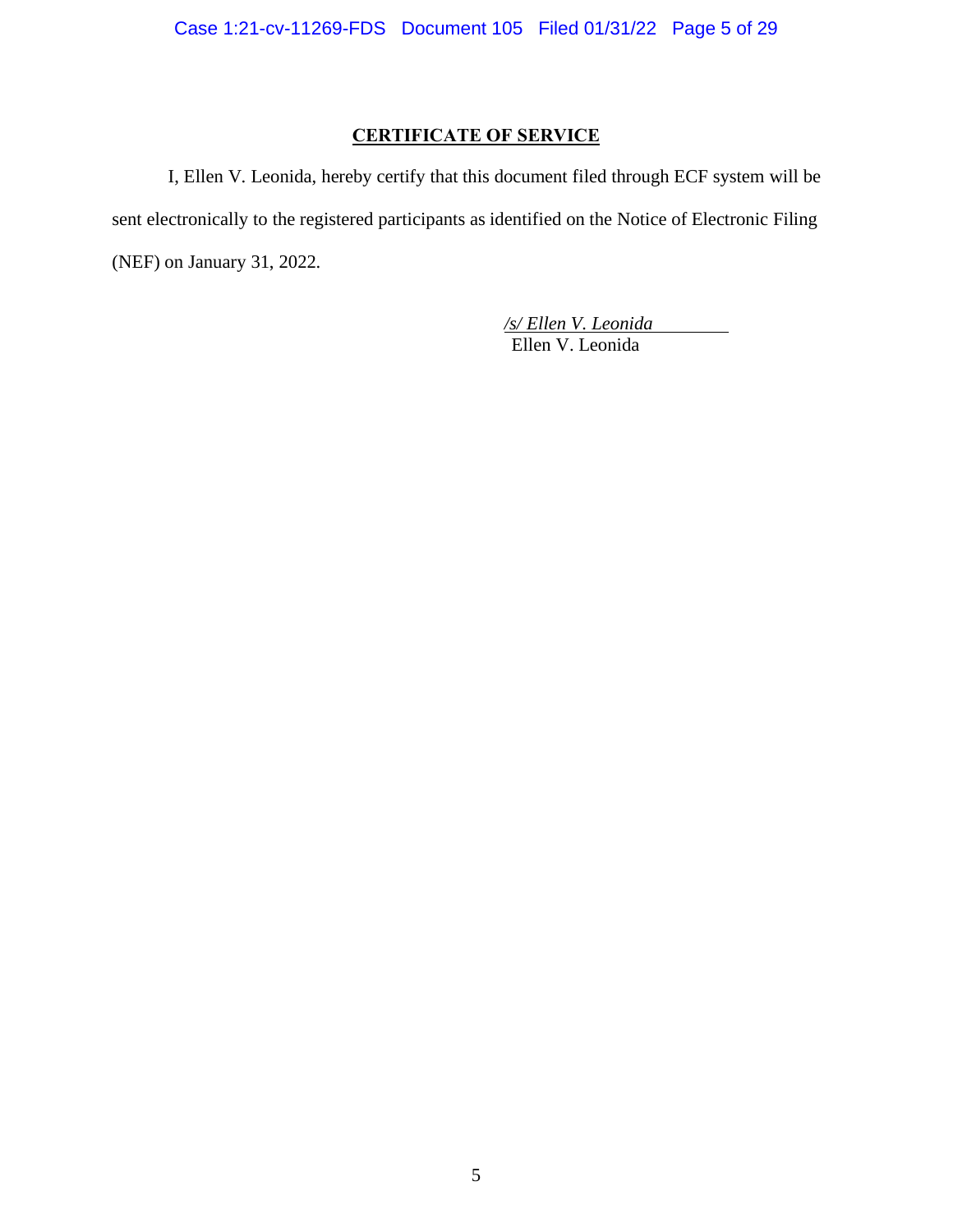# **APPENDIX 1**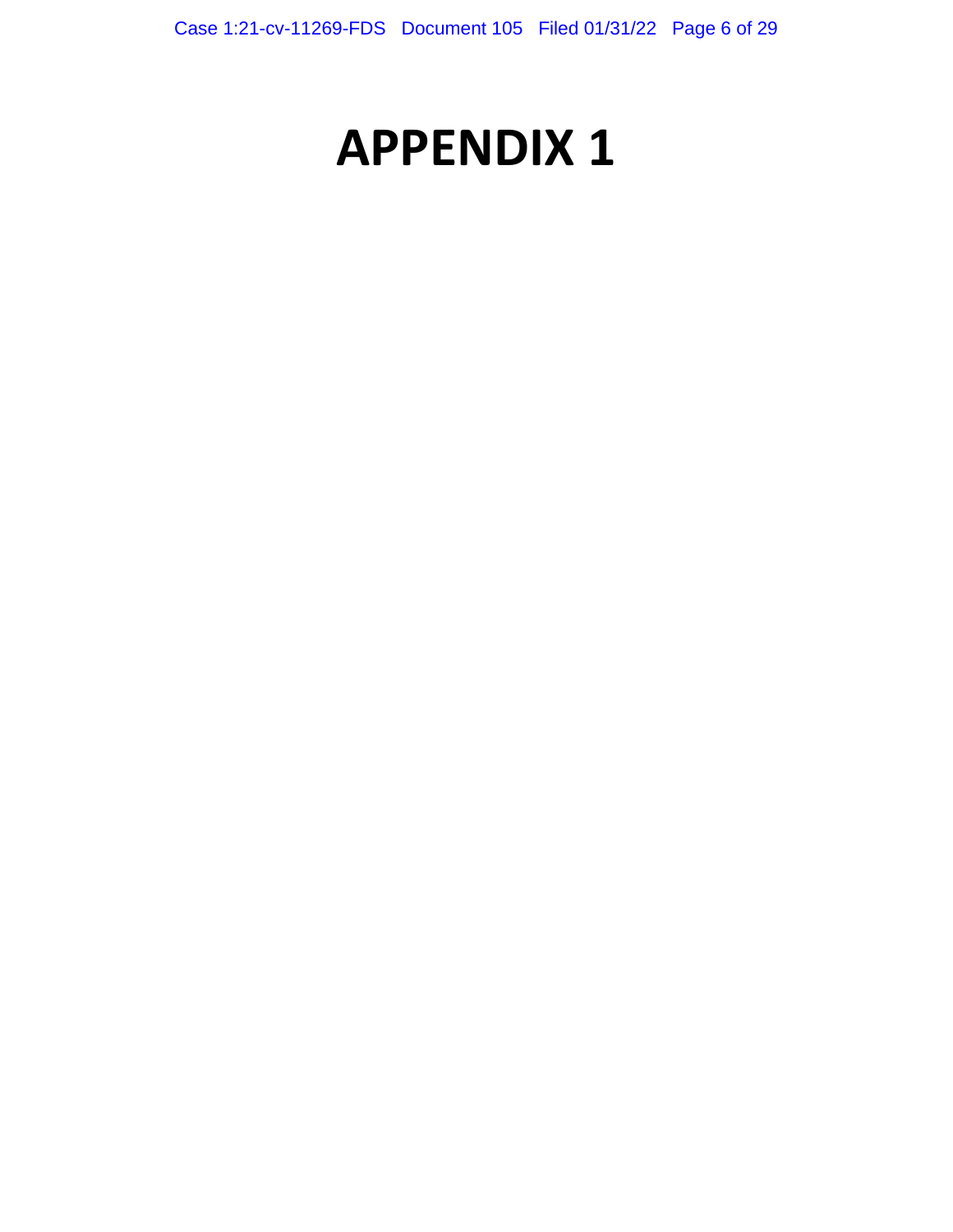# **APPENDIX 1: LIST OF** *AMICI*

**Chesa Boudin** District Attorney, San Francisco County, California

**Laura Conover** County Attorney, Pima County (Tucson), Arizona

**Diana Becton** District Attorney, Contra Costa County, California

**George Gascón** District Attorney, Los Angeles County, California Former District Attorney, City and County of San Francisco, California Former Chief, San Francisco Police Department, California Former Chief, Mesa Police Department, Arizona

**Beth McCann** District Attorney, 2nd Judicial District (Denver), Colorado

**Deborah Gonzalez** District Attorney, Western Judicial Circuit (Athens), Georgia

**Rebecca Like** Acting Prosecuting Attorney, County of Kaua'i, Hawaii

**Kim Foxx** State's Attorney, Cook County (Chicago), Illinois

**Marian Ryan** District Attorney, Middlesex County, Massachusetts

**David Sullivan** District Attorney, Northwestern District, Massachusetts

**Eli Savit** Prosecuting Attorney, Washtenaw County (Ann Arbor), Michigan

**John Choi** County Attorney, Ramsey County (St. Paul), Minnesota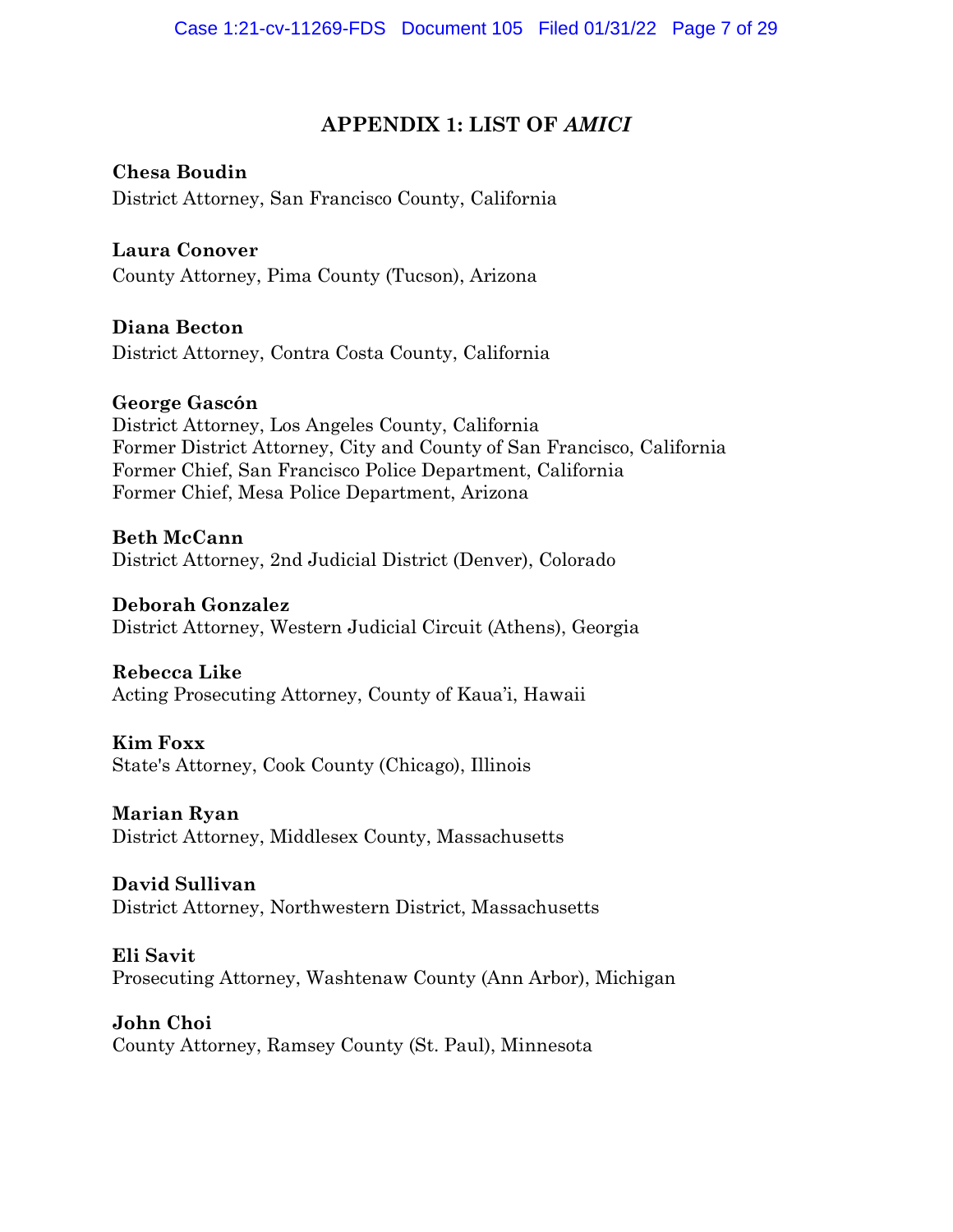# Case 1:21-cv-11269-FDS Document 105 Filed 01/31/22 Page 8 of 29

**Matthew Van Houten** District Attorney, Tompkins County, New York

**Melinda Katz** District Attorney, Queens County, New York

**Todd Williams** District Attorney, Buncombe County (Asheville), North Carolina

**John Hummel** District Attorney, Deschutes County, Oregon

**Mike Schmidt** District Attorney, Multnomah County (Portland), Oregon

**Matt Ellis** District Attorney, Wasco County, Oregon

**Lawrence S. Krasner** District Attorney, Philadelphia, Pennsylvania

**Joe Gonzales** District Attorney, Bexar County (San Antonio)

**Mark Gonzalez** District Attorney, Nueces County (Corpus Christi), Texas

**José Garza** District Attorney, Travis County (Austin), Texas

**Sarah F. George** State's Attorney, Chittenden County (Burlington), Vermont

**Joseph Platania** Commonwealth's Attorney, City of Charlottesville, Virginia

**Steve Descano** Commonwealth's Attorney, Fairfax County, Virginia

**Ramin Fatehi** Commonwealth's Attorney, City of Norfolk, Virginia

**Dan Satterberg** Prosecuting Attorney, King County (Seattle), Washington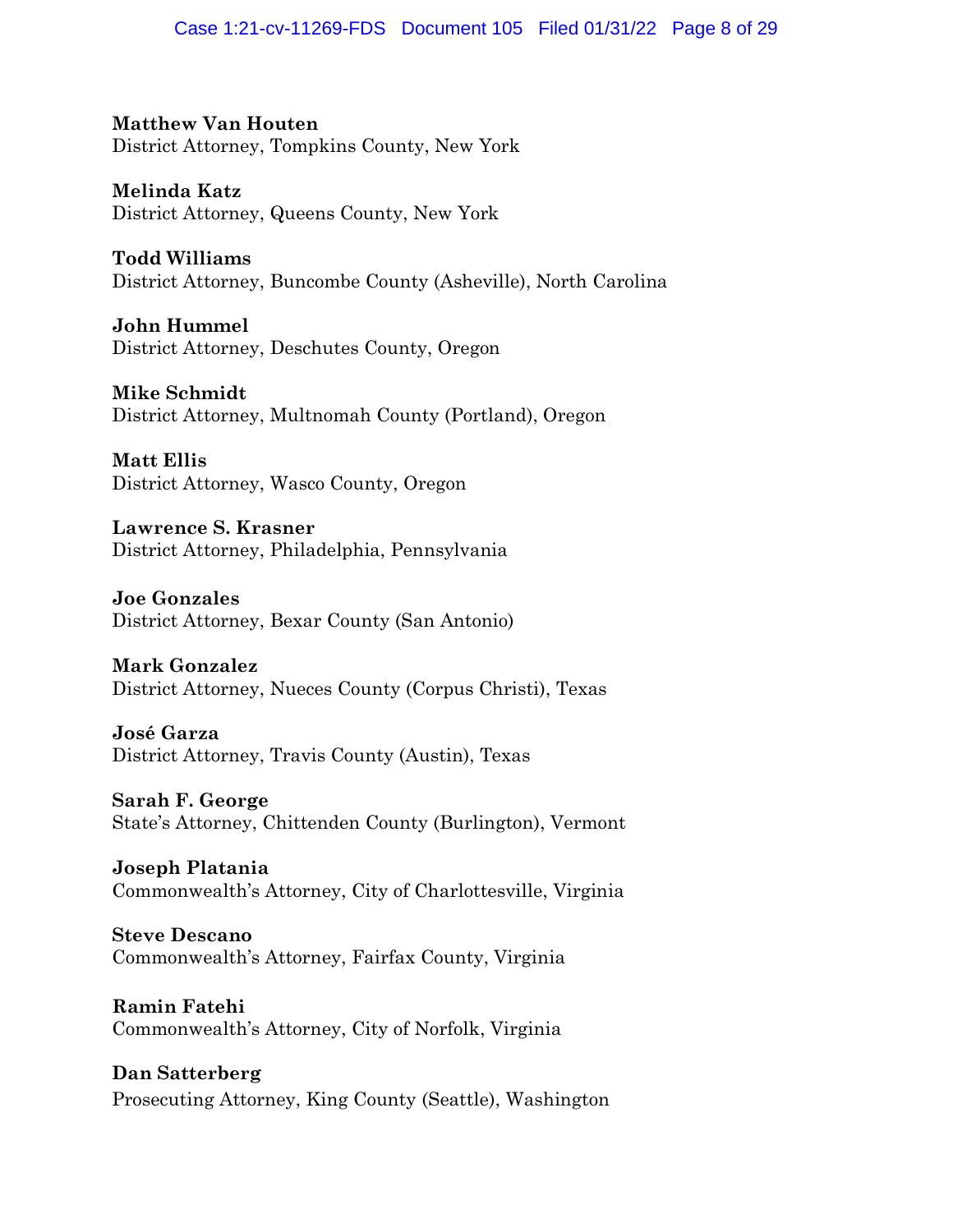# **APPENDIX 2**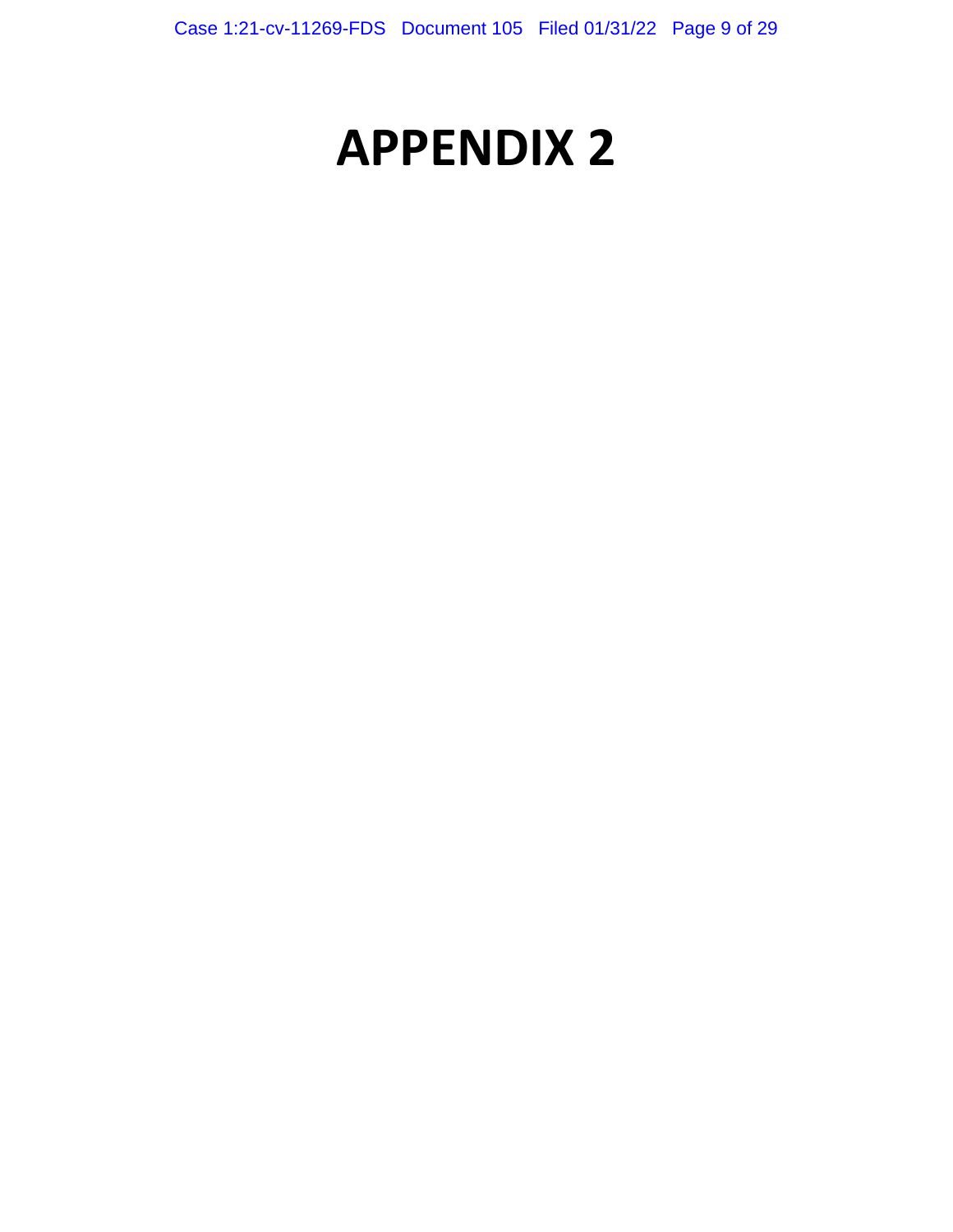# **IN THE UNITED STATES DISTRICT COURT FOR THE DISTRICT OF MASSACHUSETTS**

# ESTADOS UNIDOS MEXICANOS,

*Plaintiff,*

v.

Civil Action No: 1:21-cv-11269-FDS

SMITH & WESSON BRANDS, INC.; BARRETT FIREARMS MANUFACTURING, INC.; BERETTA U.S.A. CORP.; BERETTA HOLDING S.P.A.; CENTURY INTERNATIONAL ARMS, INC.; COLT'S MANUFACTURING COMPANY LLC; GLOCK, INC.; GLOCK GES.M.B.H.; STURM, RUGER & CO., INC.; WITMER PUBLIC SAFETY GROUP, INC. D/B/A INTERSTATE ARMS,

*Defendants.*

# **BRIEF OF DISTRICT ATTORNEYS AS AMICI CURIEA IN SUPPORT OF PLAINTIFF'S OPPOSITION TO DEFENDANTS' MOTIONS TO DISMISS**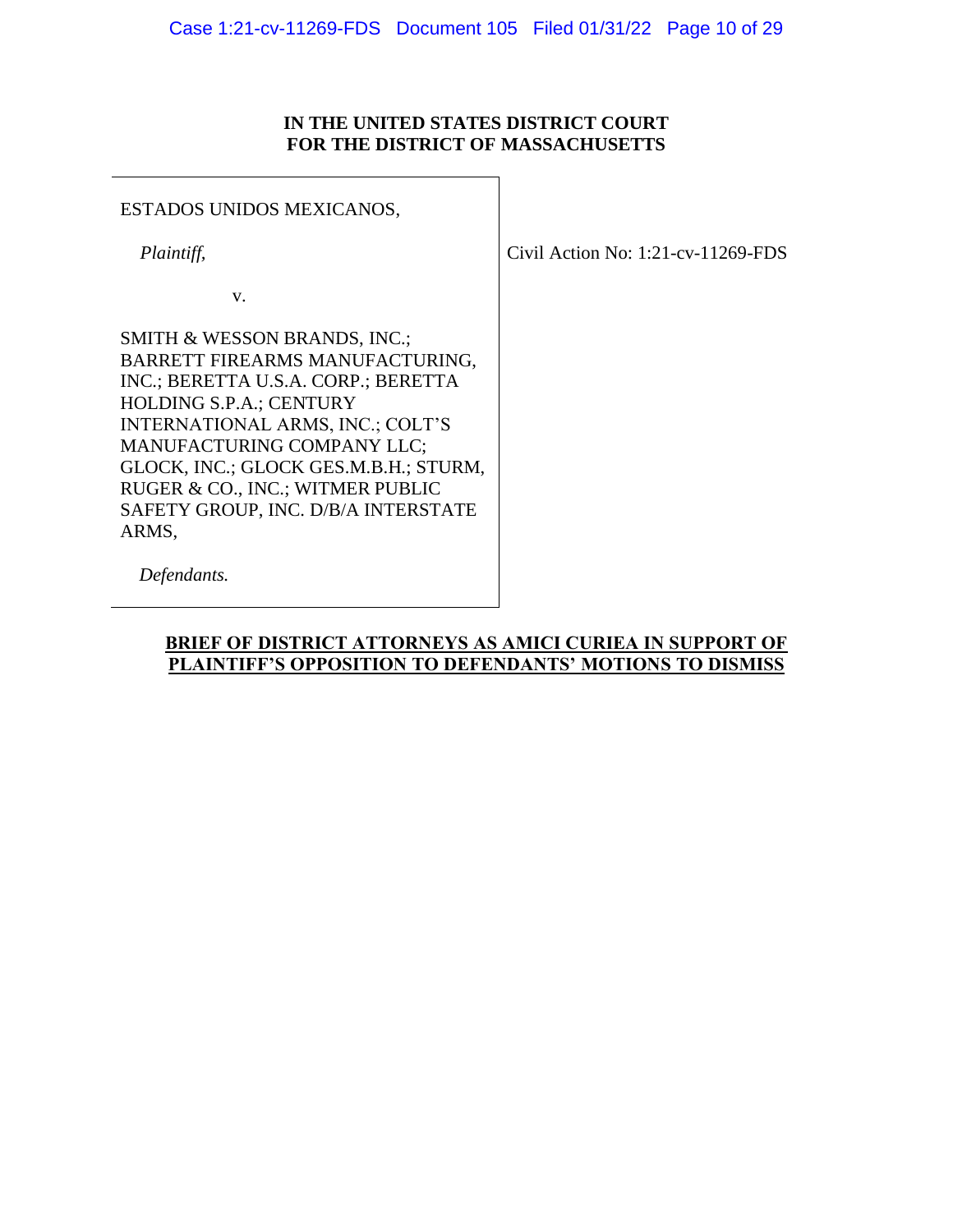# **TABLE OF CONTENTS**

| I.   |           |                                                                                                                                        |
|------|-----------|----------------------------------------------------------------------------------------------------------------------------------------|
| II.  |           |                                                                                                                                        |
| III. |           | THIS COURT HAS JURISDICTION OVER DEFENDANTS BECAUSE<br>THEIR GUN SALES TO MEXICO ARE CAUSING PROFOUND                                  |
|      | A.        | The Guns That Defendants Sell into Mexico Return to the U.S. and Wreak Havoc                                                           |
|      | <b>B.</b> | Defendants' Guns Flowing into Mexico Facilitate the Flow of Illicit Drugs from                                                         |
|      |           | Defendants' guns are integral to Mexican cartels' drug trafficking10<br>1.                                                             |
|      |           | 2.                                                                                                                                     |
|      |           | 3.<br>The drugs Mexican cartels are importing, facilitated and protected by<br>Defendants' guns, cause acute harm in our communities15 |
|      |           |                                                                                                                                        |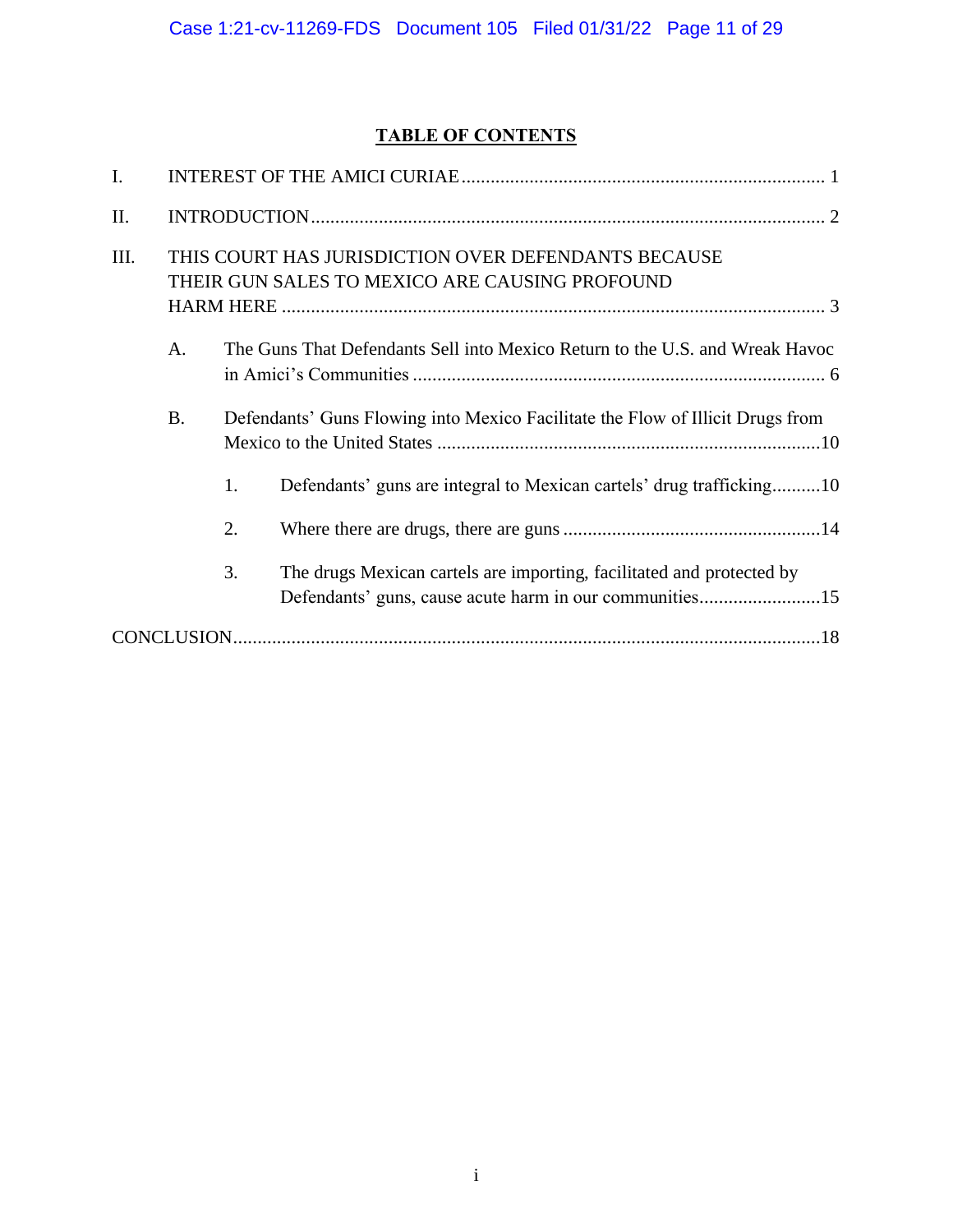#### <span id="page-11-0"></span>**I. INTEREST OF THE AMICI CURIAE**

Amici are prosecutors in cities across the nation that are devastated by the violence and crime directly resulting from Defendants' gun sales: Chesa Boudin, District Attorney, San Francisco County, California; Laura Conover, County Attorney, Pima County (Tucson), Arizona; Diana Becton, District Attorney, Contra Costa County, California; George Gascón, District Attorney, Los Angeles County, California; Beth McCann, District Attorney, 2nd Judicial District (Denver), Colorado; Deborah Gonzalez, District Attorney, Western Judicial Circuit (Athens), Georgia; Rebecca Like, Acting Prosecuting Attorney, County of Kaua'i, Hawaii; Kim Foxx, State's Attorney, Cook County (Chicago), Illinois; Marian Ryan, District Attorney, Middlesex County, Massachusetts; David Sullivan, District Attorney, Northwestern District, Massachusetts; Eli Savit, Prosecuting Attorney, Washtenaw County (Ann Arbor), Michigan; John Choi, County Attorney, Ramsey County (St. Paul), Minnesota; Matthew Van Houten, District Attorney, Tompkins County, New York; Melinda Katz, District Attorney, Queens County, New York; Todd Williams, District Attorney, Buncombe County (Asheville), North Carolina; John Hummel, District Attorney, Deschutes County, Oregon; Mike Schmidt, District Attorney, Multnomah County (Portland), Oregon; Matt Ellis, District Attorney, Wasco County, Oregon; Lawrence S. Krasner, District Attorney, Philadelphia, Pennsylvania; Joe Gonzales, District Attorney, Bexar County (San Antonio), Texas; Mark Gonzalez, District Attorney, Nueces County (Corpus Christi), Texas; José Garza, District Attorney, Travis County (Austin), Texas; Sarah F. George, State's Attorney, Chittenden County (Burlington), Vermont; Joseph Platania, Commonwealth's Attorney, City of Charlottesville, Virginia; Steve Descano, Commonwealth's Attorney, Fairfax County, Virginia; Ramin Fatehi, Commonwealth's Attorney,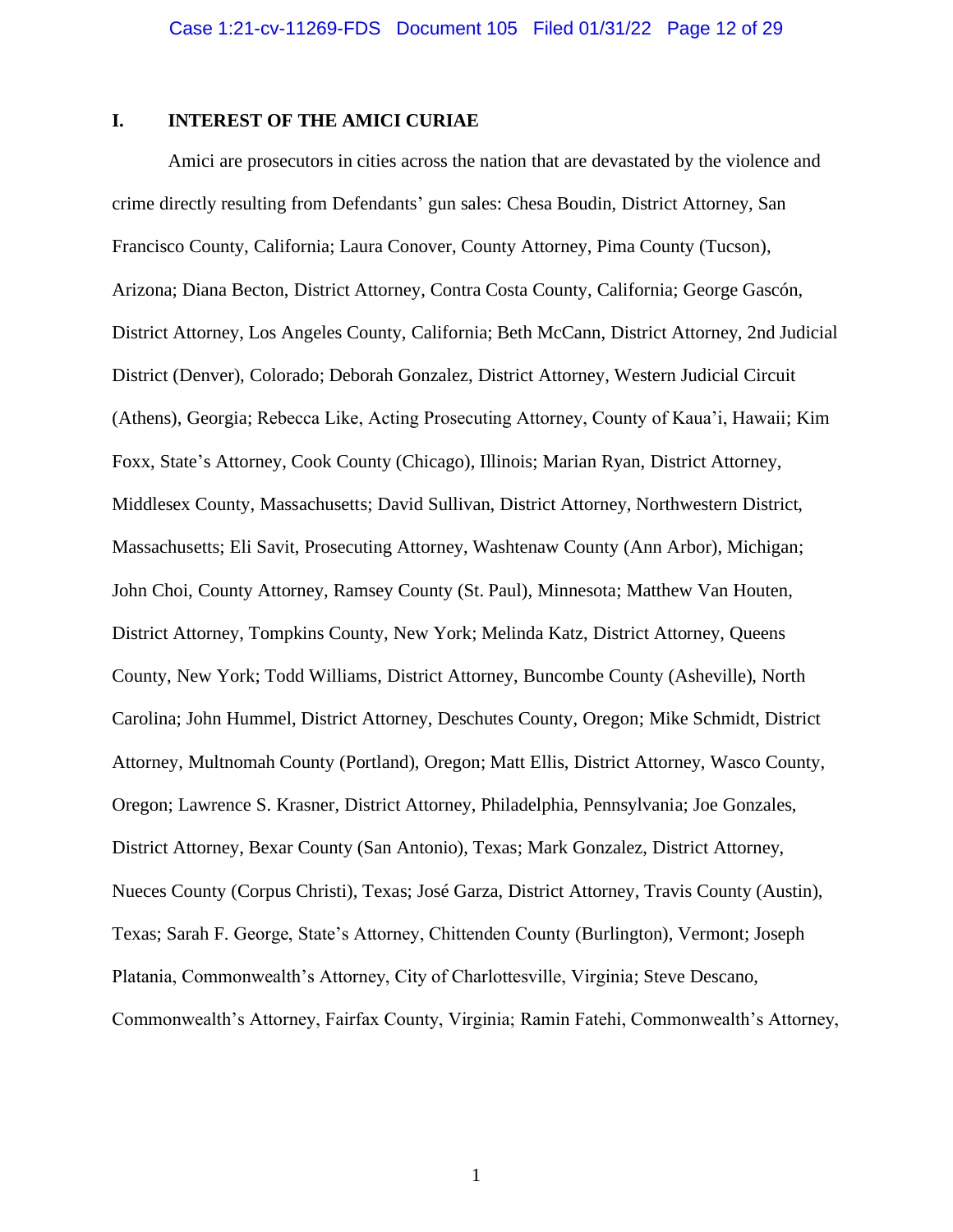#### Case 1:21-cv-11269-FDS Document 105 Filed 01/31/22 Page 13 of 29

City of Norfolk, Virginia; Dan Satterberg, Prosecuting Attorney, King County (Seattle), Washington.<sup>1</sup>

Amici's jobs are to protect our cities from crime and violent gangs. As detailed below, we have an interest in this proceeding because Defendants' gun sales are resulting in transnational cartel violence and crime that are consuming the resources of our offices, harming the people in our cities, and endangering law enforcement.

#### <span id="page-12-0"></span>**II. INTRODUCTION**

We live in a global economy: labor, production, and consumption transcend the borders of our nation. Crime crosses borders, too; not just into border towns, but across the entire country, through sophisticated criminal networks. It is hardly a surprise, then, that when Defendants export scores of military-style weapons to Mexico, they are importing human suffering into the United States. Their guns are being turned on people in our cities and the brave law enforcement officers who protect them, and they are fueling the drug carnage ravaging this country. Defendants want to pretend that when you fire guns into the air, the bullets do not land. That is wrong. Defendants' profiteering is paid for in U.S. blood.

Defendants and Mexican cartels are involved in a deadly exchange: Defendants supply the assault weapons and sniper rifles that Mexican cartels use to carry out unlawful trafficking; the cartels, in turn, blanket American communities with lethal drugs and violence. As Plaintiff Estados Unidos Mexicanos (Mexico) pleads in its Complaint, Defendants design and distribute weapons of war with full knowledge that they will be used by cartels in the bloody battle over the lucrative drug trade in the United States.

<sup>&</sup>lt;sup>1</sup> No person or entity other than amici and their counsel authored the brief in whole or in part. No person or entity other than amici and their counsel contributed money intended to fund preparing or submitting the brief.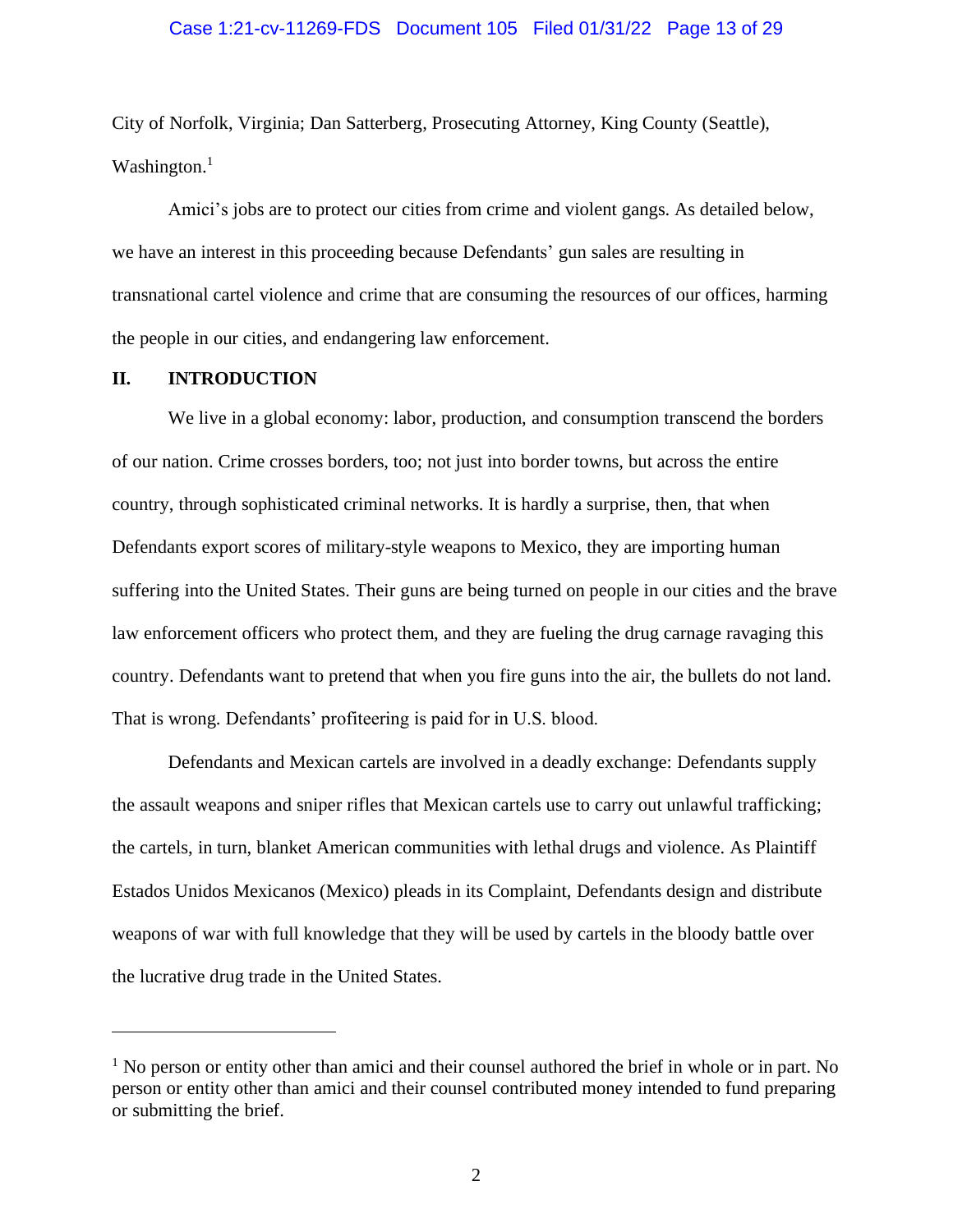#### Case 1:21-cv-11269-FDS Document 105 Filed 01/31/22 Page 14 of 29

Our offices have seen firsthand the catastrophic effect that Defendants' conduct has had in our communities: the escalating violence and turf wars fought with Defendants' guns; the destructive effects of narcotics, including fentanyl, that Mexican cartels import in exchange for Defendants' guns; and the violence that inevitably ensues when cartel members, wielding Defendants' guns, protect their trafficking routes. Amici are tasked with protecting our communities from the violence wrought with Defendants' guns as part of the drug trade and from the devastating impact of the drugs themselves.

#### <span id="page-13-0"></span>**III. THIS COURT HAS JURISDICTION OVER DEFENDANTS BECAUSE THEIR GUN SALES TO MEXICO ARE CAUSING PROFOUND HARM HERE**

Following their decades-old playbook, Defendants assert that the Court lacks jurisdiction over Mexico's claims because they are not subject to personal jurisdiction in this District. (*See*  Dkt. Nos. 57 (Sturm, Ruger & Company, Inc.); 59 (Barret Firearms Manufacturing, Inc.); 63 (Glock, Inc.); 65 (Colt's Manufacturing Company LLC); 71 (Smith & Wesson Brands, Inc.); 73 (Beretta U.S.A. Corp.).) Not so. Defendants have intentionally flooded Mexico with guns, which directly causes substantial harm in the United States. A common cycle has emerged: Defendants' guns are purchased in the United States, often with the proceeds from illegal drug sales. <sup>2</sup> They are then sent down to Mexico to arm the country's deadly cartels, often in exchange for more drugs to fund the next arms deal.<sup>3</sup> Once the cartels get their hands on Defendants' guns, they use

<span id="page-13-2"></span><span id="page-13-1"></span>2 *See, e.g.*, U.S. Att'y for the C.D. Cal., *Indictment Names Six in Scheme to Provide High-Powered Firearms and Huge Quantities of Ammunition to Mexican Drug Cartel*, (Jan. 24. 2022), [https://www.justice.gov/usao-cdca/pr/indictment-names-six-scheme-provide-high-powered](https://www.justice.gov/usao-cdca/pr/indictment-names-six-scheme-provide-high-powered-firearms-and-huge-quantities)[firearms-and-huge-quantities;](https://www.justice.gov/usao-cdca/pr/indictment-names-six-scheme-provide-high-powered-firearms-and-huge-quantities) Beth Warren, *Where Do Mexican Drug Cartels Get Their Guns? Often, the United States*, USA TODAY (Aug. 25, 2021), [https://www.usatoday.com/story/news/nation/2021/08/25/american-guns-help-arm-mexican](https://www.usatoday.com/story/news/nation/2021/08/25/american-guns-help-arm-mexican-drug-cartels-including-cjng/5586129001/)[drug-cartels-including-cjng/5586129001/.](https://www.usatoday.com/story/news/nation/2021/08/25/american-guns-help-arm-mexican-drug-cartels-including-cjng/5586129001/)

<sup>3</sup> *See, e.g.*, U.S. Att'y for the N.D. Cal., *Nineteen South Bay Residents Charged in Alleged Scheme to Funnel Drugs into U.S and Firearms to Mexico* (Feb. 11, 2021),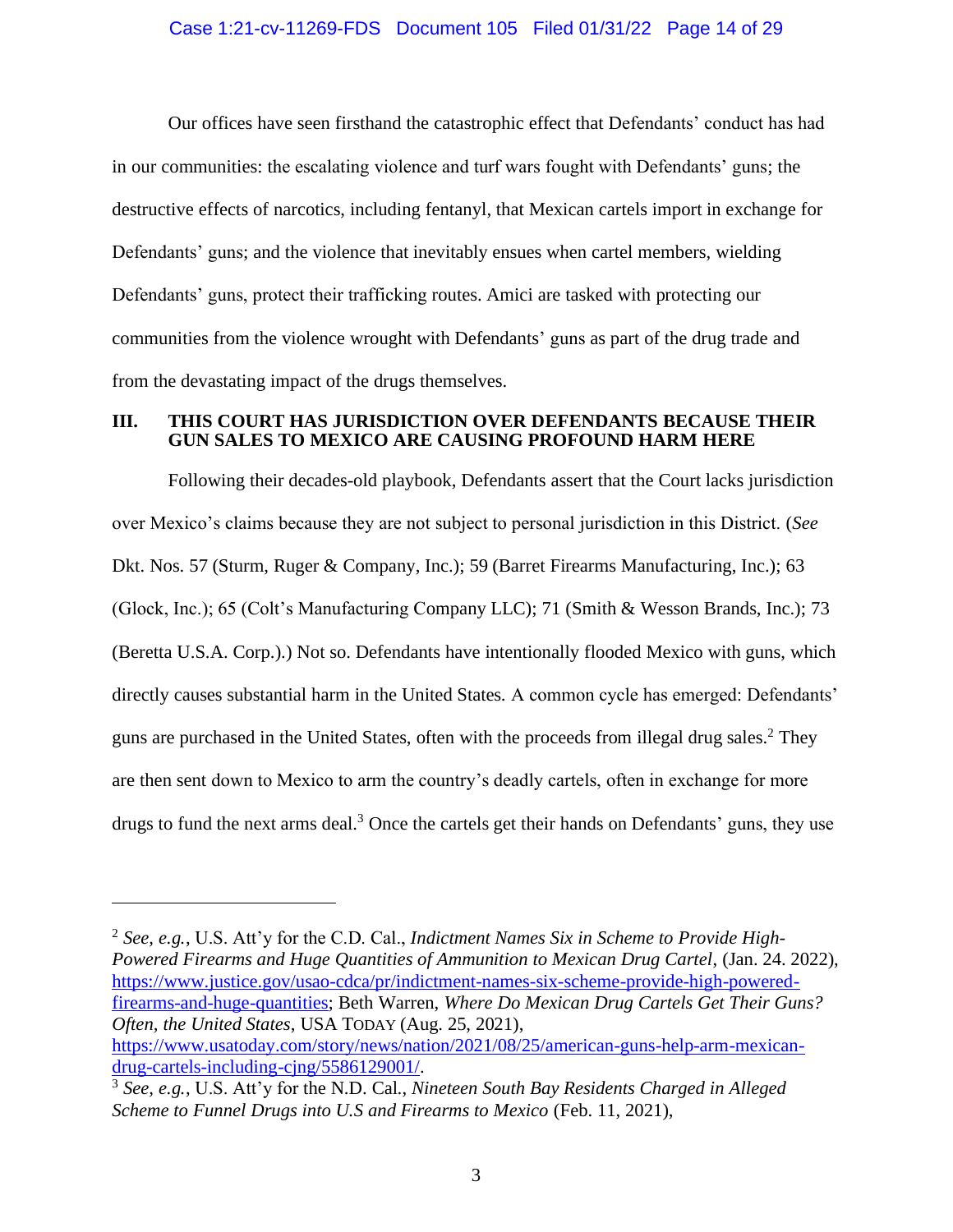#### Case 1:21-cv-11269-FDS Document 105 Filed 01/31/22 Page 15 of 29

<span id="page-14-0"></span>them to build up their transnational drug operations and export deadly drugs to the United States.<sup>4</sup> Because Mexican cartels rely on U.S. street-level gangs to sell their drugs, guns smuggled over the border frequently boomerang back into amici's communities. They are subsequently used to commit crimes here, including attacking law enforcement and rival gangs in the drug wars carried out on the streets of our cities.

Because Defendants' have, for years, intentionally put guns into the hands of Mexican cartels, which have caused substantial and easily foreseeable harm in the United States, it is only fair that Defendants should be held to answer anywhere that they have caused such injuries. *See Asahi Metal Indus. Co. v. Superior Ct. of Cal.*, 480 U.S. 102, 112 (1987) (O'Connor, *J.*, plurality op.) ("placement of a product into the stream of commerce" combined with "[a]dditional conduct of the defendant" may indicate an intent or purpose to serve the market in the forum State); *see also Heins v. Wilhelm Loh Wetzlar Optical Mach. GmbH & Co. KG.*, 26 Mass. App. Ct. 14, 22 (1988); *Levin v. Harned*, 292 F. Supp. 2d 220, 229 (D. Mass. 2003). Any argument to the contrary is belied by decades of evidence establishing that Defendants intended for their military-style weapons to be bought and sold by members of the Mexican cartels, which would in turn bring violence and drugs back into each district in the United States, including this District.

It is well documented that Mexican cartels are among American gun manufacturers' best customers. Defendants have known this for years, as thousands of their guns are going into

[https://www.justice.gov/usao-ndca/pr/nineteen-south-bay-residents-charged-alleged-scheme](https://www.justice.gov/usao-ndca/pr/nineteen-south-bay-residents-charged-alleged-scheme-funnel-drugs-us-and-firearms-mexico)[funnel-drugs-us-and-firearms-mexico.](https://www.justice.gov/usao-ndca/pr/nineteen-south-bay-residents-charged-alleged-scheme-funnel-drugs-us-and-firearms-mexico)

<sup>4</sup> Council on Foreign Rel., *Mexico's Long War: Drugs, Crime, and the Cartels* (Feb. 2021), [https://www.cfr.org/backgrounder/mexicos-long-war-drugs-crime-and-cartels;](https://www.cfr.org/backgrounder/mexicos-long-war-drugs-crime-and-cartels) Warren, *supra*  note [2.](#page-13-1)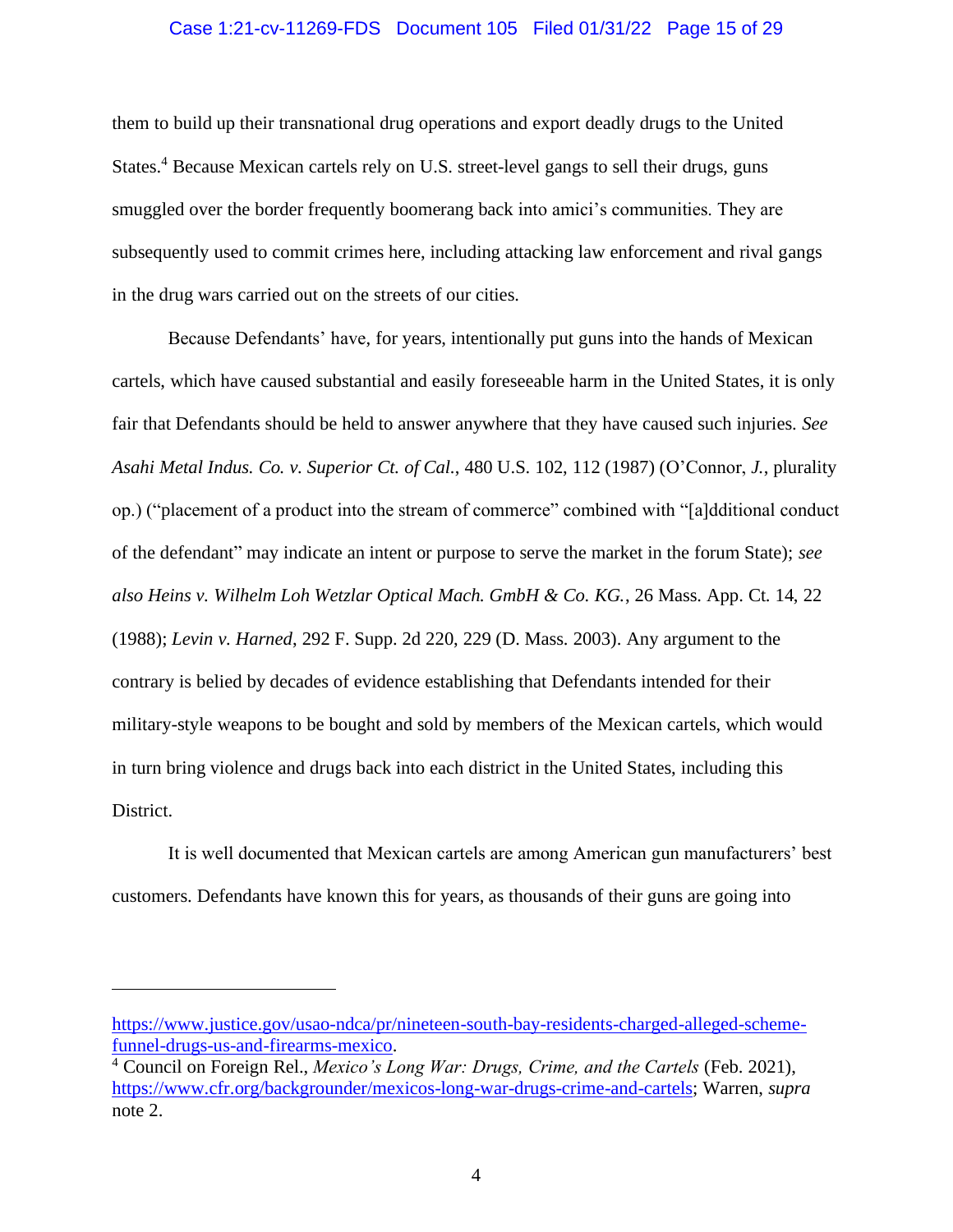#### Case 1:21-cv-11269-FDS Document 105 Filed 01/31/22 Page 16 of 29

Mexico *on a daily basis*.<sup>5</sup> It is also well documented that, for years, gun manufacturers including Defendants, who overwhelmingly dominate that market—have made more guns than there are people in this country.<sup>6</sup> One study calculates that nearly half of all U.S. gun shops, stocked with Defendants' guns, depend on illegal sales to Mexico to stay in business.<sup>7</sup> Indeed, the Bureau of Alcohol, Tobacco, Firearms and Explosives reports that firearms are trafficked down to Mexico from almost every state, including Alaska. <sup>8</sup> On this score, the Court can make only one plausible inference: that Defendants have knowingly and intentionally manufactured weapons of war with the intent that they will be trafficked into Mexico for use by the cartels.

<span id="page-15-0"></span>Accordingly, under bedrock jurisdictional principles, Defendants are subject to this Court's jurisdiction. Defendants sell guns in this District (as well as districts across the country) knowing and intending that those guns will illegally make their way to Mexico and into the hands of international gangsters. Once in the hands of members of the Mexican cartels, Defendants' guns are used to facilitate the flood of drugs and violence back into the United States. Transnational cartels have, with the help of Defendants' guns, established a two-way

<sup>5</sup> David Gagne, *2,000 Illegal Weapons Cross US-Mexico Border Per Day: Report*, INSIGHT CRIME (Jan. 22, 2015), [https://insightcrime.org/news/analysis/2000-illegal-weapons-cross-us](https://insightcrime.org/news/analysis/2000-illegal-weapons-cross-us-mexico-border-every-day/)[mexico-border-every-day/;](https://insightcrime.org/news/analysis/2000-illegal-weapons-cross-us-mexico-border-every-day/) *see* Gabriela Martinez, *The Flow of Guns from the U.S. to Mexico Is Getting Lost in the Border Debate*, PBS (July 2, 2019),

[https://www.pbs.org/newshour/politics/the-flow-of-guns-from-the-u-s-to-mexico-is-getting-lost](https://www.pbs.org/newshour/politics/the-flow-of-guns-from-the-u-s-to-mexico-is-getting-lost-in-the-border-debate)[in-the-border-debate.](https://www.pbs.org/newshour/politics/the-flow-of-guns-from-the-u-s-to-mexico-is-getting-lost-in-the-border-debate)

<sup>6</sup> Christopher Ingraham, *There Are More Guns Than People in The United States, According to a New Study of Global Firearm Ownership*, WASH. POST (June 19, 2018),

[https://www.washingtonpost.com/news/wonk/wp/2018/06/19/there-are-more-guns-than-people](https://www.washingtonpost.com/news/wonk/wp/2018/06/19/there-are-more-guns-than-people-in-the-united-states-according-to-a-new-study-of-global-firearm-ownership/)[in-the-united-states-according-to-a-new-study-of-global-firearm-ownership/.](https://www.washingtonpost.com/news/wonk/wp/2018/06/19/there-are-more-guns-than-people-in-the-united-states-according-to-a-new-study-of-global-firearm-ownership/)

<sup>7</sup> Topher McDougal et. al., *The Way of the Gun: Estimating Firearms Traffic Across the U.S.- Mexico Border*, at 2 (Mar. 2013),

[https://catcher.sandiego.edu/items/peacestudies/way\\_of\\_the\\_gun.pdf.](https://catcher.sandiego.edu/items/peacestudies/way_of_the_gun.pdf)

<sup>8</sup> Conrad Wilson, *Federal Prosecutors Seek Prison Sentence for Man Who Trafficked Oregon Guns to Mexican Drug Cartel*, OPB (Dec. 2021),

[https://www.opb.org/article/2021/12/06/federal-prosecutors-seek-sentence-for-man-who](https://www.opb.org/article/2021/12/06/federal-prosecutors-seek-sentence-for-man-who-trafficked-oregon-guns-to-mexican-drug-cartel/)[trafficked-oregon-guns-to-mexican-drug-cartel/.](https://www.opb.org/article/2021/12/06/federal-prosecutors-seek-sentence-for-man-who-trafficked-oregon-guns-to-mexican-drug-cartel/)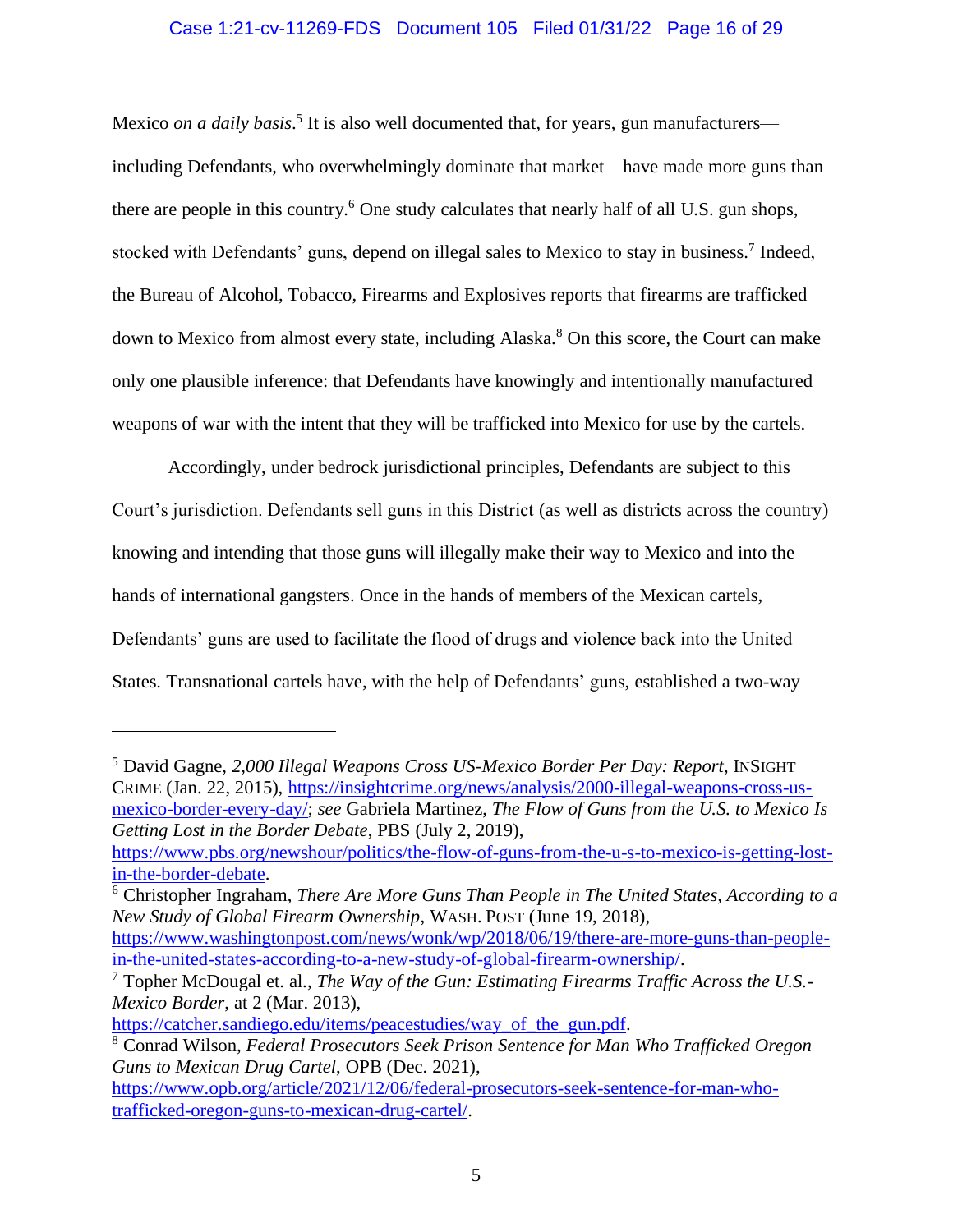#### Case 1:21-cv-11269-FDS Document 105 Filed 01/31/22 Page 17 of 29

network whereby drugs and violence flow back and forth between Mexico and the United States. Defendants have not merely ignored this problem but continue to fuel it by manufacturing and marketing the military-style guns that they know and intend will be obtained by the cartels. Defendants' actions are devastating amici's communities, as well as communities across the country, and they can no longer hide behind their unpersuasive jurisdictional arguments.

## <span id="page-16-0"></span>**A. The Guns That Defendants Sell into Mexico Return to the U.S. and Wreak Havoc in Amici's Communities**

Substantial evidence compiled by reporters, non-governmental organizations, and law enforcement demonstrates that transnational cartels are using Defendants' guns, funneled from the United States to Mexico and then back to the United States again, to further their illicit operations throughout the United States. Arrests from this District as well as in amici's districts are illustrative. For example, in April 2021, an individual with ties to the Jalisco New Generation Cartel (CJNG) was arrested in Holyoke, Massachusetts, and found in possession of hundreds of grams of the deadly drug fentanyl as well as multiple weapons of war, including an AR-15 assault rifle and handguns equipped with laser sights and capable of carrying large-caliber ammunition.<sup>9</sup> Just a month earlier, eight individuals with "direct ties to a Mexican cartel" were arrested in Boston and found in possession of hundreds of thousands of dollars' worth of fentanyl. $10$ 

On the other side of the country, federal agents in the South Bay Area of California arrested 19 individuals with ties to the Sinaloa Cartel's drug and firearm trafficking operations in

<sup>9</sup> U.S. Att'y for the D. Mass, *Holyoke Man Arrested for Fentanyl Conspiracy* (Apr. 9, 2021), [https://www.justice.gov/usao-ma/pr/holyoke-man-arrested-fentanyl-conspiracy.](https://www.justice.gov/usao-ma/pr/holyoke-man-arrested-fentanyl-conspiracy)

<sup>10</sup> U.S. Att'y for the D. Mass, *Eight Charged with Conspiring to Distribute Fentanyl and Cocaine and Money Laundering Conspiracy* (Mar. 2021), [https://www.justice.gov/usao](https://www.justice.gov/usao-ma/pr/eight-charged-conspiring-distribute-fentanyl-and-cocaine-and-money-laundering-conspiracy)[ma/pr/eight-charged-conspiring-distribute-fentanyl-and-cocaine-and-money-laundering](https://www.justice.gov/usao-ma/pr/eight-charged-conspiring-distribute-fentanyl-and-cocaine-and-money-laundering-conspiracy)[conspiracy.](https://www.justice.gov/usao-ma/pr/eight-charged-conspiring-distribute-fentanyl-and-cocaine-and-money-laundering-conspiracy)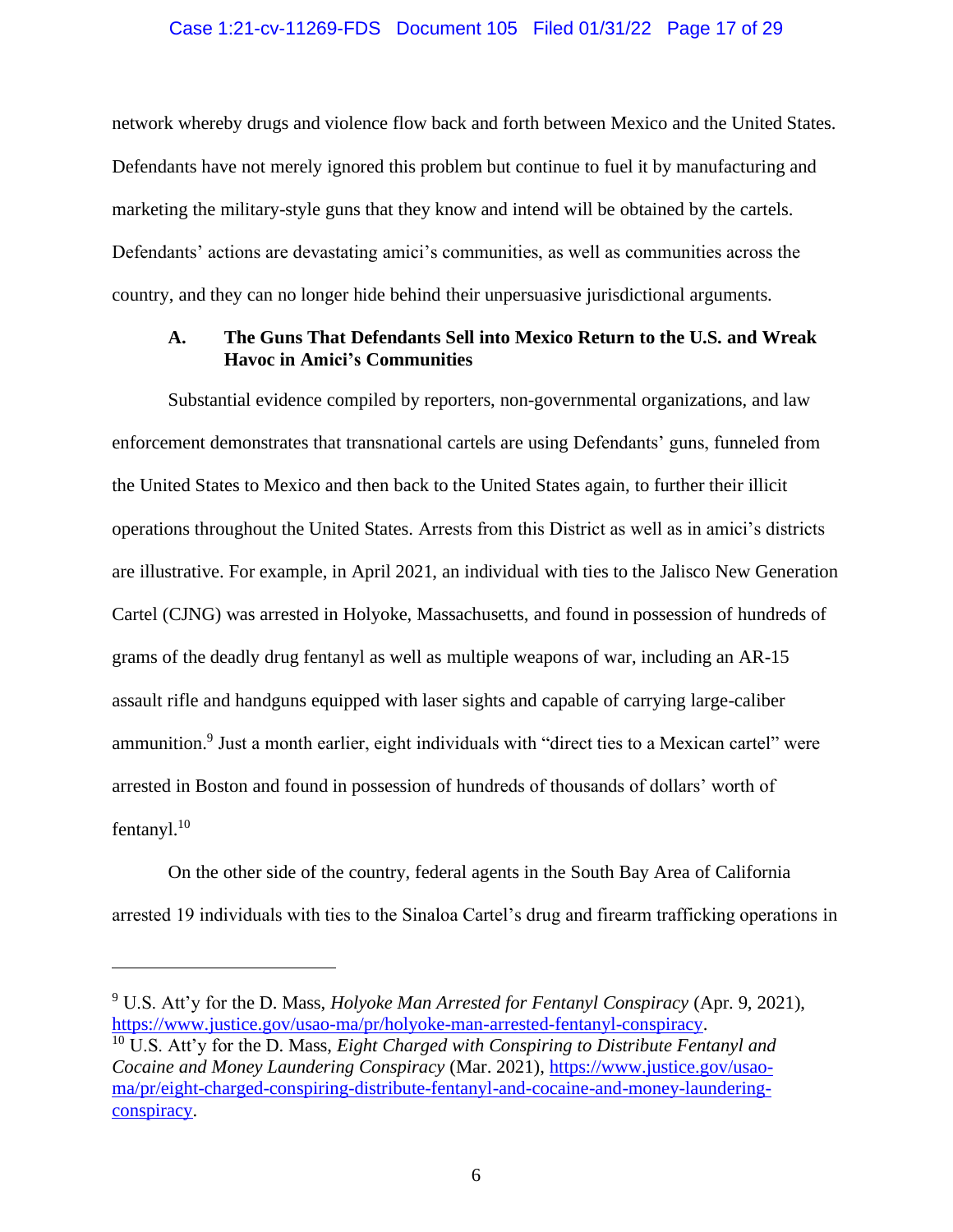# Case 1:21-cv-11269-FDS Document 105 Filed 01/31/22 Page 18 of 29

February 2021.<sup>11</sup> These individuals were in possession of 16 military-style guns, which were purchased in the United States and combined with grenade launchers that had been transported to California from Mexico.<sup>12</sup> Also in 2021, federal agents in San Diego arrested dozens of individuals with ties to the Sinaloa Cartel, and seized from them *90* firearms . <sup>13</sup> In 2021 alone, agents have seized more than 100 guns from Mexican cartel operatives in California—and these are only the guns recovered from individuals who got caught. The likelihood that any of these guns were purchased in Mexico is extremely low—there is only one gun shop in all of Mexico, which requires months of background checks before a customer can purchase a firearm.<sup>14</sup> That lone gun shop sells, on average, 38 firearms each day; by contrast, approximately 580 U.S. firearms are smuggled into Mexico daily.<sup>15</sup>

In 2021, Oregon prosecutors charged individuals with links to CJNG with purchasing approximately 150 weapons, including Barrett sniper rifles, grenades, and belt-fed machine guns from shops in the Portland and Salem areas, stripping them of their serial numbers, and sending them to their cartel bosses in Mexico.<sup>16</sup> These are not isolated incidents—law-enforcement agents have been regularly seizing firearms during the arrests of cartel members for more than a decade.<sup>17</sup>

<sup>13</sup> U.S. Att'y for the S.D. Cal., *Sixty Defendants Charged in Nationwide Takedown of Sinaloa Cartel Methamphetamine Network* (June 29, 2021), [https://www.justice.gov/usao-sdca/pr/sixty](https://www.justice.gov/usao-sdca/pr/sixty-defendants-charged-nationwide-takedown-sinaloa-cartel-methamphetamine-network)[defendants-charged-nationwide-takedown-sinaloa-cartel-methamphetamine-network.](https://www.justice.gov/usao-sdca/pr/sixty-defendants-charged-nationwide-takedown-sinaloa-cartel-methamphetamine-network) <sup>14</sup> *Mexico Has Just One Gun Shop, Yet Is Awash in US Firearms*, CRIME REPORT (May 24, 2018), [https://thecrimereport.org/2018/05/24/mexico-has-just-one-gun-shop-yet-is-awash-in-us](https://thecrimereport.org/2018/05/24/mexico-has-just-one-gun-shop-yet-is-awash-in-us-firearms/)[firearms/.](https://thecrimereport.org/2018/05/24/mexico-has-just-one-gun-shop-yet-is-awash-in-us-firearms/)

<sup>11</sup> U.S. Att'y for the N.D. Cal., *supra* note [3.](#page-13-2)

<sup>12</sup> *Id.*

 $^{15}$  *Id.* 

<sup>16</sup> Wilson, *supra* not[e 8.](#page-15-0)

<sup>17</sup> *See, e.g.*, Att'y Gen. of Cal., *Brown Announces 16 Indictments, 550 Pound Drug Seizure Following Infiltration of Sinaloa Cartel* (Aug. 26, 2009) (state law enforcement agents in Imperial County arrested 16 members of the Sinaloa Cartel who were in possession of 9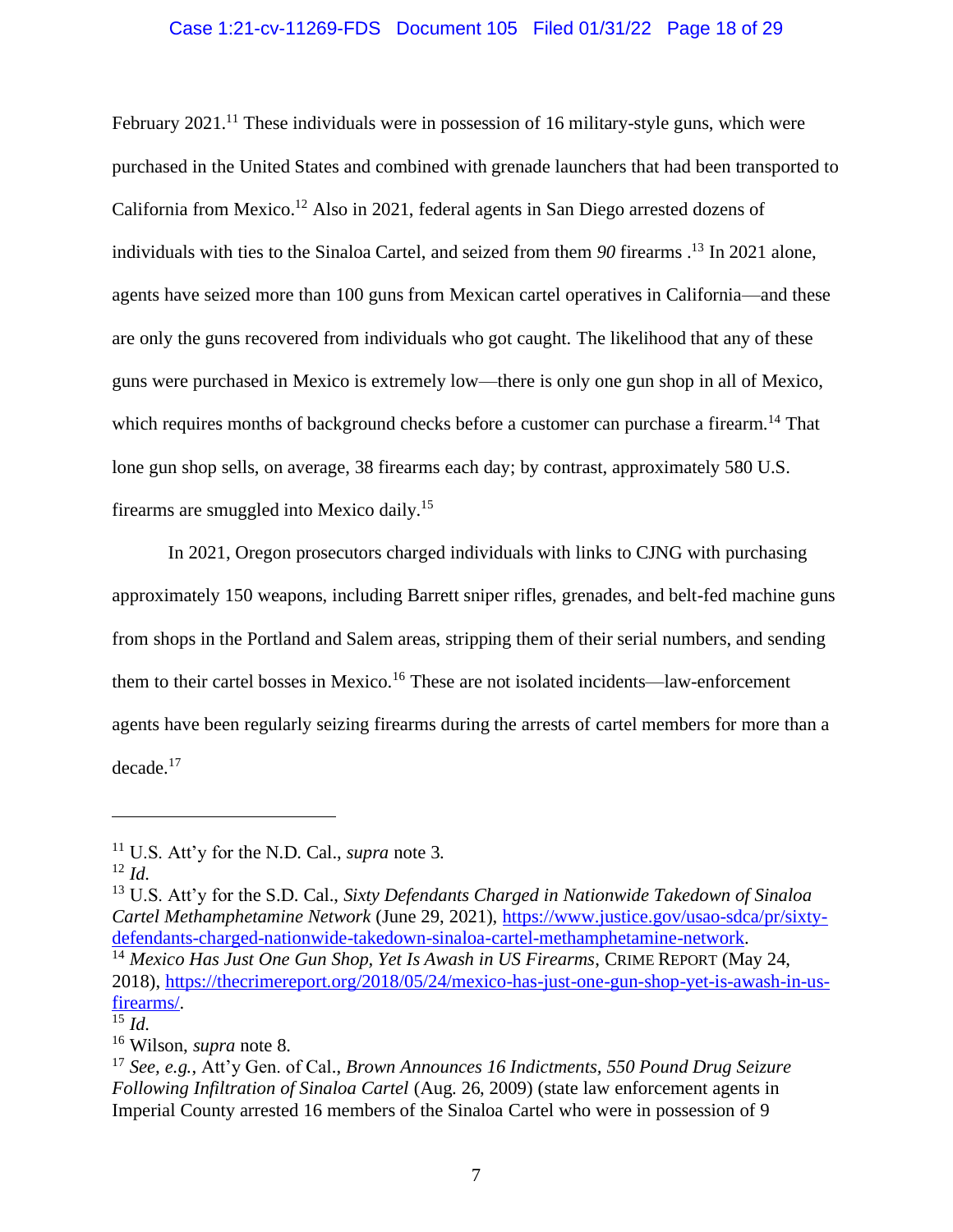#### Case 1:21-cv-11269-FDS Document 105 Filed 01/31/22 Page 19 of 29

As Defendants' military-style guns proliferate in amici's communities and across the country, so too do deadly shootings. According to the Gun Violence Archive, there were more than 20,000 gun deaths (not including suicides) in the United States in 2021, which represents the highest number in years.<sup>18</sup> In San Francisco alone, by even the most conservative estimate, homicides were up more than 16% in 2021 as compared to the previous year,  $^{19}$  and most of these homicides were committed on neighborhood blocks and in parks.<sup>20</sup> As stated by a local lawenforcement officer working in California's "Emerald Triangle" (comprising Mendocino, Humboldt, and Trinity Counties), officers are responding to calls regarding "people in gunfights on a regular basis," much of which is linked to Mexican cartels' illicit operations.<sup>21</sup> Fueled by easy access to guns, at least nine major cities broke their previous annual homicide records in

[17%20Cartel%20and%20Gangs%20in%20Chicago%20-%20Unclassified.pdf](https://www.dea.gov/sites/default/files/2018-07/DIR-013-17%20Cartel%20and%20Gangs%20in%20Chicago%20-%20Unclassified.pdf) (federal and state officer arresting dozens of individuals in Chicago with connections to the Sinaloa Cartel in possession of heroin, cocaine, millions of dollars, and firearms); U.S. Att'y for the S.D. Tex., *Three Charged in Conspiracy to Purchase \$500,000 in Weapons for Cartel* (July 29, 2021), [https://www.justice.gov/usao-sdtx/pr/three-charged-conspiracy-purchase-500000-weapons](https://www.justice.gov/usao-sdtx/pr/three-charged-conspiracy-purchase-500000-weapons-cartel)[cartel.](https://www.justice.gov/usao-sdtx/pr/three-charged-conspiracy-purchase-500000-weapons-cartel)

firearms), [https://oag.ca.gov/news/press-releases/brown-announces-16-indictments-550-pound](https://oag.ca.gov/news/press-releases/brown-announces-16-indictments-550-pound-drug-seizure-following-infiltration)[drug-seizure-following-infiltration;](https://oag.ca.gov/news/press-releases/brown-announces-16-indictments-550-pound-drug-seizure-following-infiltration) Michael Isikoff, *U.S.: Gun Raids Show Cartels at Work in Arizona*, NBC News (Jan. 25, 2011),<https://www.nbcnews.com/id/wbna41257218> (twenty arrests made in Arizona of individuals attempting to smuggle hundreds of assault rifles into Mexico); DEA & FBI Joint Intelligence Report, *Cartels and Gangs in Chicago*, at 7 (May 2017), [https://www.dea.gov/sites/default/files/2018-07/DIR-013-](https://www.dea.gov/sites/default/files/2018-07/DIR-013-17%20Cartel%20and%20Gangs%20in%20Chicago%20-%20Unclassified.pdf)

<sup>18</sup> Gun Violence Archive, *Number of Deaths in 2021*,

<https://www.gunviolencearchive.org/reports/number-of-gun-deaths?year=2021> (last visited January 31, 2021).

<sup>19</sup> S.F. Police Dep't, *Crime Dashboard*, [https://www.sanfranciscopolice.org/stay-safe/crime](https://www.sanfranciscopolice.org/stay-safe/crime-data/crime-dashboard)[data/crime-dashboard](https://www.sanfranciscopolice.org/stay-safe/crime-data/crime-dashboard) (last visited January 31, 2021).

<sup>20</sup> Abené Clayton, *Inside the San Francisco Bay Area's Pandemic Murder Surge: 'No One Knows This Pain But Us*,*"* GUARDIAN (Sept. 28, 2021), [https://www.theguardian.com/us](https://www.theguardian.com/us-news/2021/sep/28/san-francisco-bay-area-gun-violence-murders-2020)[news/2021/sep/28/san-francisco-bay-area-gun-violence-murders-2020.](https://www.theguardian.com/us-news/2021/sep/28/san-francisco-bay-area-gun-violence-murders-2020)

<sup>21</sup> Beth Warren, *Marijuana Wars: Violent Mexican Drug Cartels Turn Northern California into 'The Wild West*,*'* USA TODAY (Dec. 2021), [https://www.usatoday.com/in-](https://www.usatoday.com/in-depth/news/nation/2021/12/19/mexican-drug-cartels-move-in-on-californias-shadow-marijuana-industry/8960873002/)

[depth/news/nation/2021/12/19/mexican-drug-cartels-move-in-on-californias-shadow-marijuana](https://www.usatoday.com/in-depth/news/nation/2021/12/19/mexican-drug-cartels-move-in-on-californias-shadow-marijuana-industry/8960873002/)[industry/8960873002/.](https://www.usatoday.com/in-depth/news/nation/2021/12/19/mexican-drug-cartels-move-in-on-californias-shadow-marijuana-industry/8960873002/)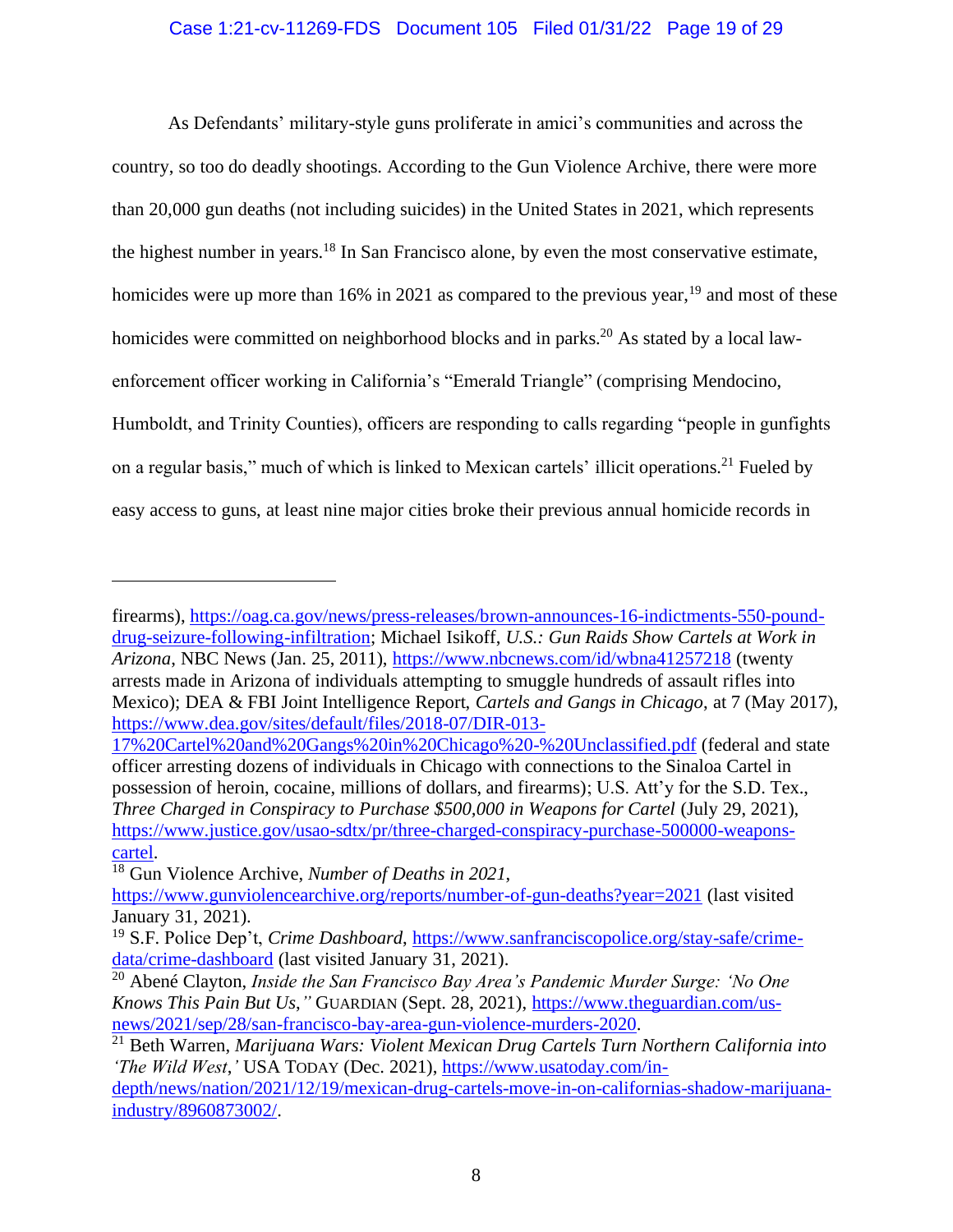#### Case 1:21-cv-11269-FDS Document 105 Filed 01/31/22 Page 20 of 29

2021: Austin, Texas; Philadelphia, Pennsylvania; Indianapolis, Indiana; Louisville, Kentucky; Columbus, Ohio; Albuquerque, New Mexico; Tucson, Arizona; Rochester, New York; and Portland, Oregon.<sup>22</sup>

The prevalence of guns used in connection with crime—and their disastrous effect on amici's communities—is well known to Defendants. For decades, they (and the general public) have known that their guns far too easily fall into the wrong hands and are used for crime. As Judge Jack Weinstein explained in 2003, "guns move quickly from the legal to the illegal market; 13% were recovered [in connection with criminal investigations] within one year of their sale, and 30% were recovered within 3 years of their first sale." *N.A.A.C.P. v. AcuSport, Inc.*, 271 F. Supp. 2d 435, 522 (E.D.N.Y. 2003). And, as Mexico observes in its Complaint, Defendants' executives have for decades noted the ease with which their guns become "black market" firearms. (Compl. ¶ 87.) Yet, Defendants have taken no steps to prevent these harms to our communities, and amici are forced to divert much of their limited resources to combatting gun violence.

What better illustration to prove this point than the instant case? Mexico has one gun store and issues fewer than 50 permits per year. It is *Defendants'* guns that end up in Mexico in dangerous criminals' hands and then make their way *back up* to amici's communities, where they are used to inflict untold violence. Defendants have made it very clear that without Court intervention, they will continue to sell their guns, which they know will illegally pour into Mexico and end up back in our communities. Thus, the scourge of gun violence will continue.

<sup>22</sup> Priya Krishnakumar et. al., *Fueled by Gun Violence, Cities Across the US Are Breaking All-Time Homicide Records This Year*, CNN (Dec. 12, 2021), [https://www.cnn.com/2021/12/12/us/homicides-major-cities-increase-end-of-year-](https://www.cnn.com/2021/12/12/us/homicides-major-cities-increase-end-of-year-2021/index.html)[2021/index.html.](https://www.cnn.com/2021/12/12/us/homicides-major-cities-increase-end-of-year-2021/index.html)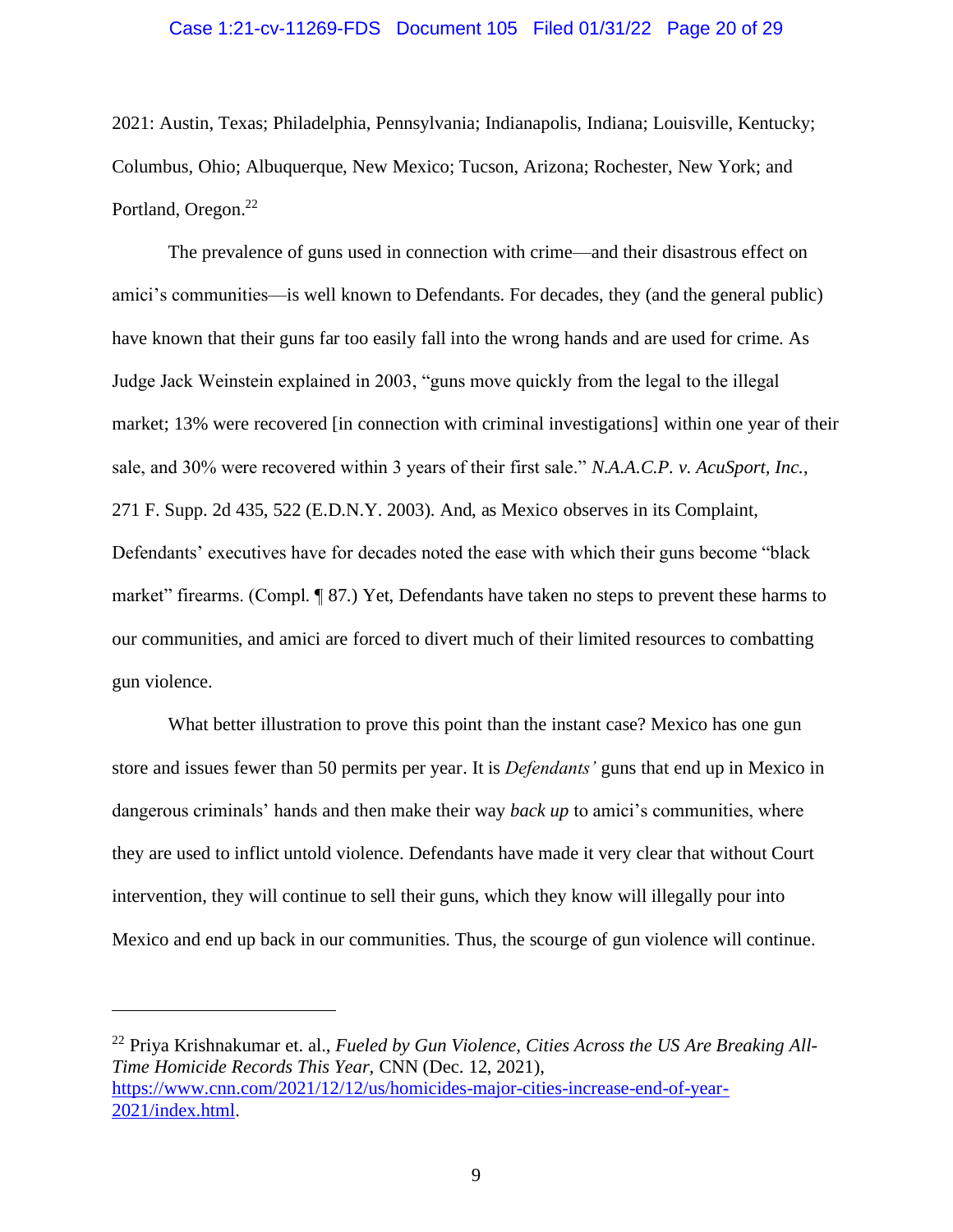Amici's efforts to curb this problem, just like Mexico's, cannot succeed in the face of the relentless flow of firearms from the Defendants to the cartels—absent the relief Mexico seeks here.

# <span id="page-20-0"></span>**B. Defendants' Guns Flowing into Mexico Facilitate the Flow of Illicit Drugs from Mexico to the United States**

The cartels' drug trade, which is plaguing U.S. cities., is directly facilitated by Defendants' guns. Cartels use Defendants' guns to attack law enforcement in Mexico and in the United States, protect their contraband and cash, and maintain control of distribution territories in the United States. As a result, drugs flow north via the same illicit networks that cartels use to send guns south.<sup>23</sup> As the U.S. Attorney for the Northern District of California put it, "[t]he twoway flow of drug shipments heading north [to the United States] and firearms, including assault weapons, sniper rifles and grenade launchers, heading south [to Mexico] is a *potently* dangerous situation."<sup>24</sup>

# **1. Defendants' guns are integral to Mexican cartels' drug trafficking**

<span id="page-20-1"></span>Mexican cartels are the leading suppliers of cocaine, heroin, methamphetamine, and other illicit narcotics to the U.S.<sup>25</sup> Approximately 90-94% of the heroin consumed in the United States comes from Mexico, and, approximately 90 percent of cocaine trafficked to the United States comes through the Mexico/Central America corridor. <sup>26</sup> Mexican cartels have also taken over the

<sup>23</sup> U.S. Att'y for the N.D. Cal., *supra* note [3;](#page-13-2) Kevin Sieff & Nick Miroff, *The Sniper Rifles Flowing to Mexican Cartels Show a Decade of U.S. Failure*, WASH. POST (Nov. 19, 2020), [https://www.washingtonpost.com/graphics/2020/world/mexico-losing-control/mexico-drug](https://www.washingtonpost.com/graphics/2020/world/mexico-losing-control/mexico-drug-cartels-sniper-rifles-us-gun-policy/)[cartels-sniper-rifles-us-gun-policy/\(](https://www.washingtonpost.com/graphics/2020/world/mexico-losing-control/mexico-drug-cartels-sniper-rifles-us-gun-policy/)"Traffickers bring the guns southward along the same routes they use to move drugs north.").

<sup>24</sup> U.S. Att'y for the N.D. Cal., *supra* note [3](#page-13-2) (emphasis added).

<sup>25</sup> Council on Foreign Rel., *supra* note [4.](#page-14-0)

<sup>26</sup> Adam Isaacson, *Four Common Misconceptions About U.S.-bound Drug Flows Through Mexico and Central America*, WOLA (June 20, 2017), [https://www.wola.org/analysis/four](https://www.wola.org/analysis/four-common-misconceptions-u-s-bound-drug-flows-mexico-central-america/)[common-misconceptions-u-s-bound-drug-flows-mexico-central-america/.](https://www.wola.org/analysis/four-common-misconceptions-u-s-bound-drug-flows-mexico-central-america/)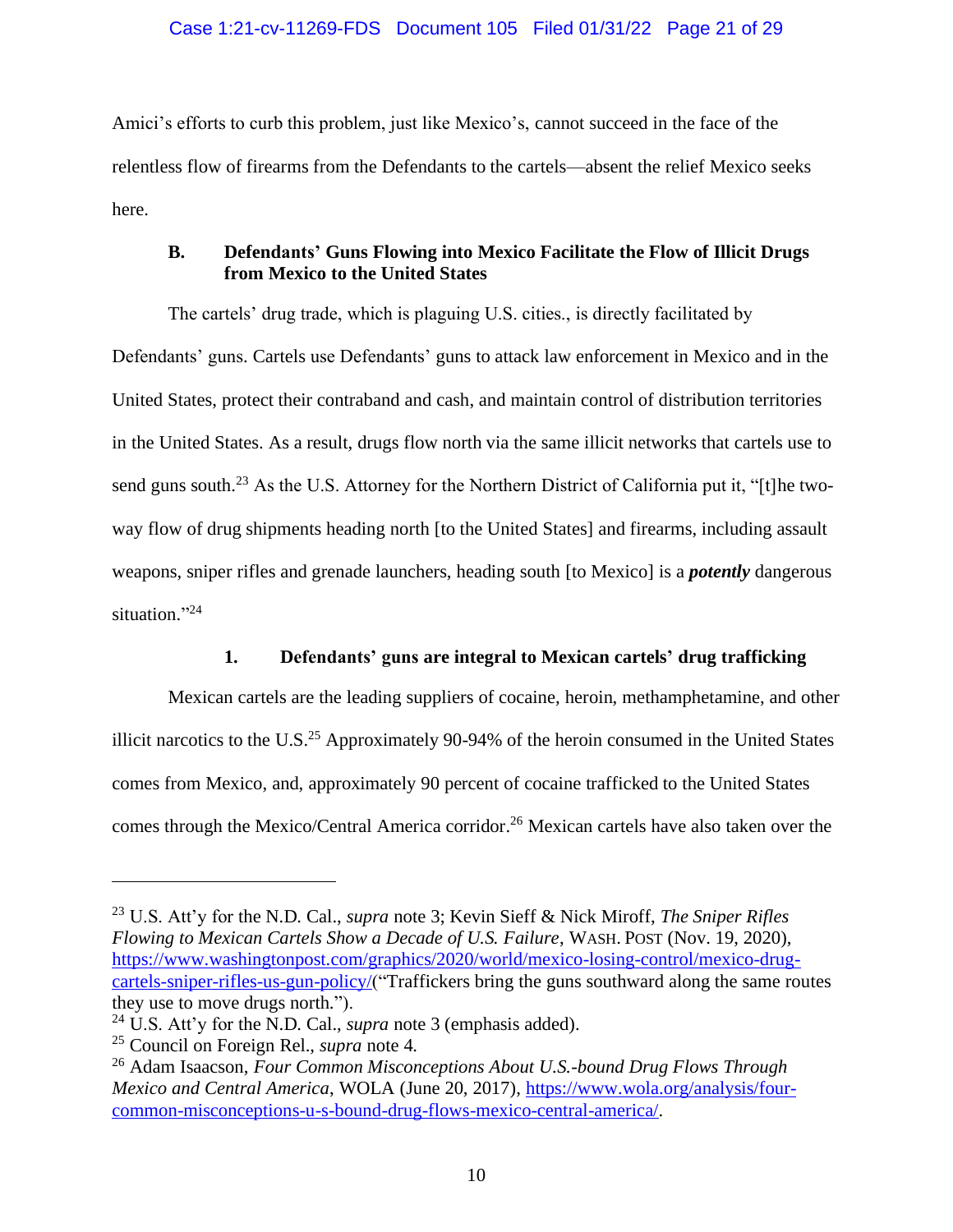#### <span id="page-21-0"></span>Case 1:21-cv-11269-FDS Document 105 Filed 01/31/22 Page 22 of 29

highly lucrative business of producing fentanyl and distributing it into the United States.<sup>27</sup> After a Chinese crackdown in 2019, the Sinaloa Cartel and CJNG have increased their control over the export of the drug to the United States.<sup>28</sup> Once Mexican traffickers smuggle wholesale shipments of drugs into the United States, their U.S. affiliates and street gangs manage retail-level distribution in cities throughout the country.<sup>29</sup>

The guns Defendants are sending into Mexico are critical to these operations. Mexican cartels use Defendants' weapons to carry out murders in Mexico and here. They have fought turf wars over this profitable business in every major city in the United States—using the guns supplied by Defendants. According to law enforcement reports, Mexican cartels have formed relationships with U.S.-based street gangs and prison gangs, using them to smuggle guns to the cartels, serve as retail-level drug distributors, collect illicit proceeds, and act as enforcers.<sup>30</sup> These deepening associations between Mexican cartels and U.S. gangs have sparked a rash of gun violence on the streets of amici's communities. For example, San Antonio, Texas, serves as a "major hub for drugs coming into the country," which are then re-distributed nationwide by a

 $27$  Unlike heroin, which requires acres of land to grow poppies and several months of cultivation, fentanyl requires a small workforce and infrastructure to set up a laboratory. A 2019 DEA report estimated that a fentanyl pill costs only \$1 to produce but can be resold in the U.S. for at least 10 times as much. Audrey Travère & Jules Giraudat, *Revealed: How Mexico's Sinaloa Cartel Has Created a Global Network to Rule the Fentanyl Trade*, GUARDIAN (Dec. 8, 2020), [https://www.theguardian.com/world/2020/dec/08/mexico-cartel-project-synthetic-opioid](https://www.theguardian.com/world/2020/dec/08/mexico-cartel-project-synthetic-opioid-fentanyl-drugs)[fentanyl-drugs.](https://www.theguardian.com/world/2020/dec/08/mexico-cartel-project-synthetic-opioid-fentanyl-drugs)

<sup>28</sup>*See* Steven Dudley et. al., *Mexico's Role in the Deadly Rise of Fentanyl*, 4 (Feb. 11, 2019), [https://www.wilsoncenter.org/sites/default/files/media/documents/publication/fentanyl\\_insight\\_c](https://www.wilsoncenter.org/sites/default/files/media/documents/publication/fentanyl_insight_crime_final_19-02-11.pdf) rime $final$  19-02-11.pdf.

<sup>29</sup> Travère & Giraudat, *supra* not[e 27.](#page-21-0)

<sup>30</sup> Nat'l Drug Intel. Ctr., *National-Level Gang-Drug Trafficking Organization Connections* (Apr. 2008), [https://www.justice.gov/archive/ndic/pubs27/27612/national.htm#foot6.](https://www.justice.gov/archive/ndic/pubs27/27612/national.htm#foot6)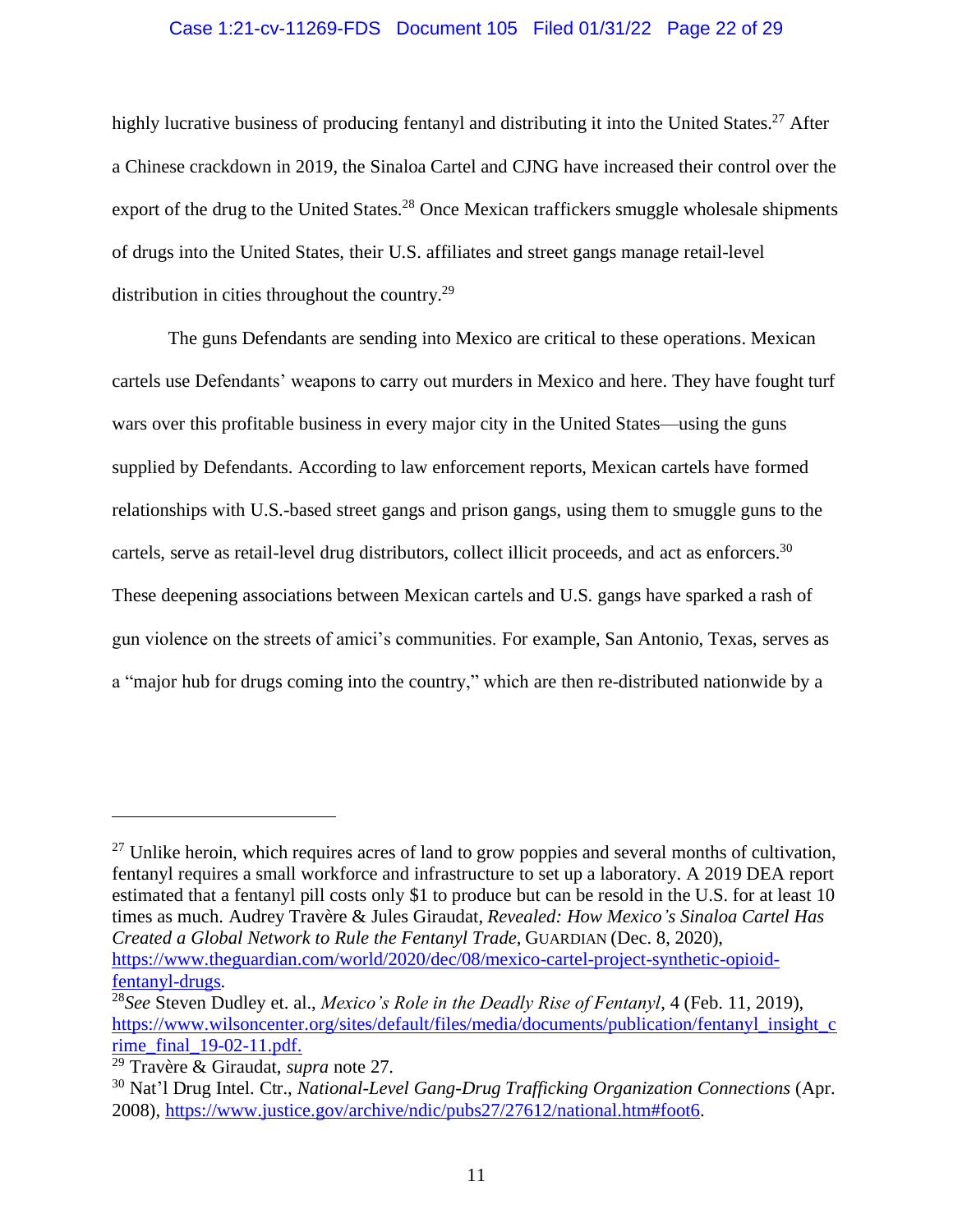# Case 1:21-cv-11269-FDS Document 105 Filed 01/31/22 Page 23 of 29

network of street level gangs.<sup>31</sup> The cartels' influence has led to an eruption of gun violence on the city's east side, with rival gangs fighting over who gets to sell drugs where.<sup>32</sup> Experts estimate that drugs are related to approximately to 65-70% of all the violent crime committed in San Antonio.<sup>33</sup>

To obtain a foothold in northern California, Mexican cartels have relied on connections with Sureño gangs based out of Southern California. The historic tension between Sureños and Norteños has caused bloodshed, including a January 2011 incident in San Jose where gang members working for a Mexican drug trafficking organization stormed a downtown nightclub over a drug debt. The ensuing gun shootout between rival gangs killed three people.<sup>34</sup>

In Chicago, the ties between Mexican cartels and street level gangs have exacerbated an already dire gun violence issue. Chicago-based gangs such as the Gangster Disciples, the Vice Lords, and the Latin Kings receive shipments of drugs from Mexican cartels and fight for territory for local drug sales.<sup>35</sup> Handguns are the weapon of choice for gang members, but they have also been known to set up ambushes using assault rifles capable of piercing police body armor, including at funerals of rival gang members.<sup>36</sup> In 2016, Chicago saw a jump of more than

<sup>31</sup> Max Massey, *Drugs, Cartels, and Gangs Continue to Be a Problem in Bexar County, Sheriff Salazar Says*, KSAT (Nov. 2021), [https://www.ksat.com/news/local/2021/11/21/drugs-cartels](https://www.ksat.com/news/local/2021/11/21/drugs-cartels-and-gangs-continue-to-be-a-problem-in-bexar-county-sheriff-salazar-says/)[and-gangs-continue-to-be-a-problem-in-bexar-county-sheriff-salazar-says/.](https://www.ksat.com/news/local/2021/11/21/drugs-cartels-and-gangs-continue-to-be-a-problem-in-bexar-county-sheriff-salazar-says/)

<sup>32</sup> Jessie Degollado, *DEA: Cartels at Root of San Antonio's East Side Violence*, KSAT (Dec. 2017), [https://www.ksat.com/news/2017/12/22/dea-cartels-at-root-of-san-antonios-east-side](https://www.ksat.com/news/2017/12/22/dea-cartels-at-root-of-san-antonios-east-side-violence/)[violence/.](https://www.ksat.com/news/2017/12/22/dea-cartels-at-root-of-san-antonios-east-side-violence/)

<sup>33</sup> Yami Virgin, *DEA: Most Violent Crimes Committed By Gangs in SA*, FOX SAN ANTONIO (Feb. 4, 2020), [https://foxsanantonio.com/news/yami-investigates/most-violent-crimes-committed-by](https://foxsanantonio.com/news/yami-investigates/most-violent-crimes-committed-by-gangs-in-sa)[gangs-in-sa.](https://foxsanantonio.com/news/yami-investigates/most-violent-crimes-committed-by-gangs-in-sa)

<sup>34</sup> Att'y Gen. of Cal., *California and the Fight Against Transnational Organized Crime* (Mar. 2014), [https://oag.ca.gov/sites/all/files/agweb/pdfs/toc/report\\_2014.pdf.](https://oag.ca.gov/sites/all/files/agweb/pdfs/toc/report_2014.pdf)

<sup>35</sup> Jeremy Kryt, *How Mexican Cartels Prey on Chicago's Chaos*, DAILY BEAST (July 2017), [https://www.thedailybeast.com/how-mexican-cartels-prey-on-chicagos-chaos.](https://www.thedailybeast.com/how-mexican-cartels-prey-on-chicagos-chaos)  $36$   $\overline{Id}$ .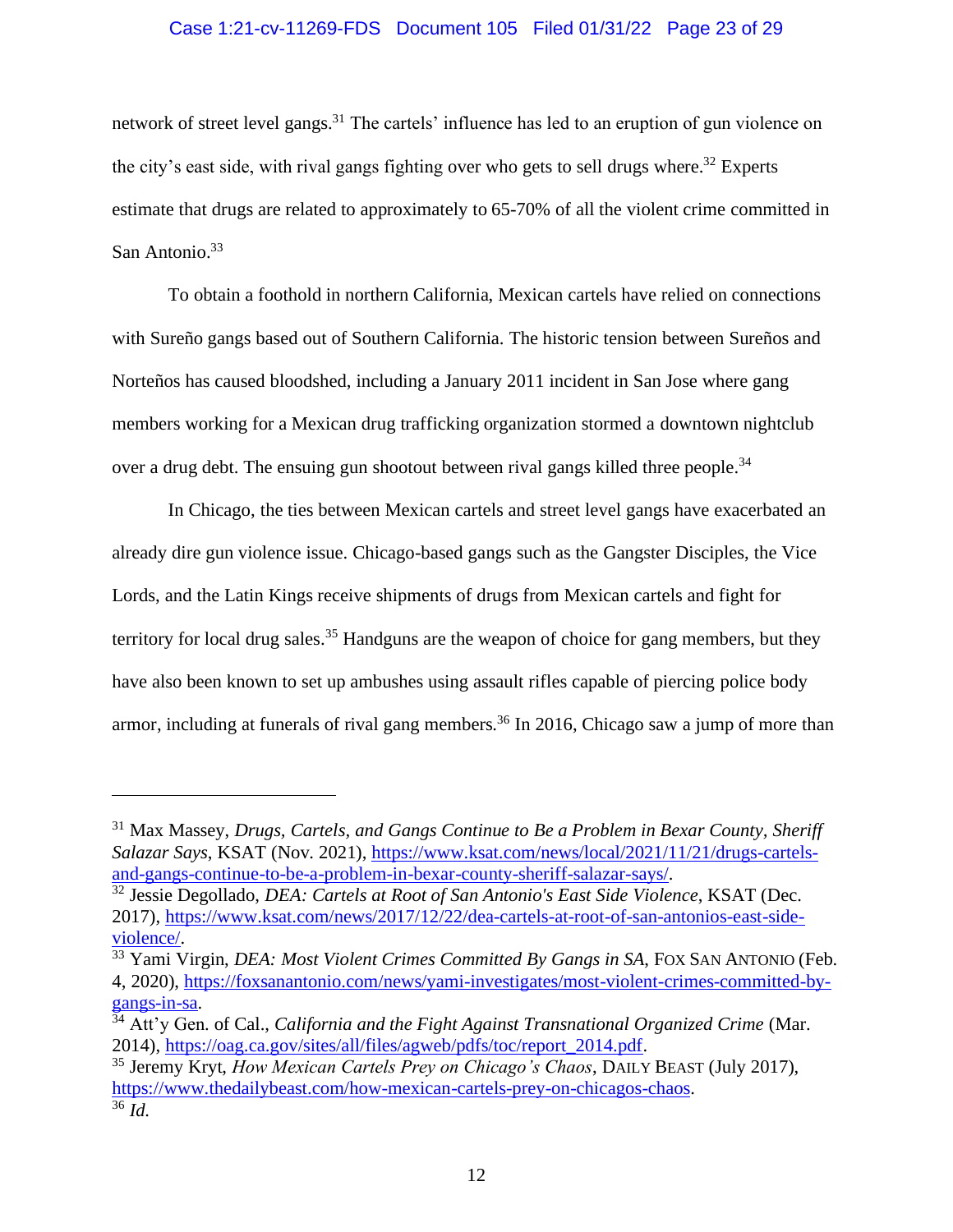#### Case 1:21-cv-11269-FDS Document 105 Filed 01/31/22 Page 24 of 29

50 percent from the previous year in homicides, the majority of which were gang-related and perpetrated with guns.<sup>37</sup>

Cities in North Carolina, including Charlotte, have seen an increase in gang violence related to the Sinaloa, CJNG, and Beltrán Leyva cartels.<sup>38</sup> In a particularly shocking recent example, a North Carolina teacher and basketball coach was killed in a shootout after trying to rob the home of a Mexican drug cartel member.<sup>39</sup>

Additionally, proceeds made through street-level drug sales are often used to purchase Defendants' guns to then ship down to Mexico. For example, in January 2022, law enforcement agents arrested six individuals who had conspired to ship assault rifles, machine gun parts and accessories, and hundreds of thousands of rounds of assault rifle ammunition to Mexico.<sup>40</sup> These weapons were purchased using proceeds from illegal narcotics sales.<sup>41</sup> Transnational cartels are relying on selling drugs on amici's streets so that they can afford to buy more of Defendants' guns.

As the DEA has noted, "as long as illicit drugs remain in high demand in America, streetlevel drug sales will continue to rank among the top criminal activities conducted by street gangs, who are lured by the prospect of the huge financial gains."<sup>42</sup> Moreover, "the violence

<sup>38</sup> [Catherine Welch,](https://www.wfae.org/people/catherine-welch) *Do Drug Cartels Operate in North Carolina? In Wake of Deadly Shooting, We Ask an Expert*, WFAE 90.7 (Apr. 2021), [https://www.wfae.org/local-news/2021-04-15/do](https://www.wfae.org/local-news/2021-04-15/do-drug-cartels-operate-in-north-carolina-in-wake-of-chaotic-shooting-we-ask-an-expert)[drug-cartels-operate-in-north-carolina-in-wake-of-chaotic-shooting-we-ask-an-expert.](https://www.wfae.org/local-news/2021-04-15/do-drug-cartels-operate-in-north-carolina-in-wake-of-chaotic-shooting-we-ask-an-expert) <sup>39</sup> Wilson Wong, *Teacher Killed in 'Old Western Shootout' After Trying to Rob Mexican Drug Cartel, Authorities Say*, NBC NEWS (Apr. 2021), [https://www.nbcnews.com/news/us](https://www.nbcnews.com/news/us-news/teacher-killed-old-western-shootout-after-trying-rob-mexican-drug-n1264151)[news/teacher-killed-old-western-shootout-after-trying-rob-mexican-drug-n1264151.](https://www.nbcnews.com/news/us-news/teacher-killed-old-western-shootout-after-trying-rob-mexican-drug-n1264151)

<sup>37</sup> *Id.*

<sup>40</sup> U.S. Att'y for the C.D. of Cal., *supra* note [2.](#page-13-1)

<sup>41</sup> *Id.*

<sup>42</sup> DEA, *2019 National Drug Threat Assessment* (Dec. 2019), [https://www.dea.gov/sites/default/files/2020-01/2019-NDTA-final-01-14-2020\\_Low\\_Web-DIR-](https://www.dea.gov/sites/default/files/2020-01/2019-NDTA-final-01-14-2020_Low_Web-DIR-007-20_2019.pdf)[007-20\\_2019.pdf.](https://www.dea.gov/sites/default/files/2020-01/2019-NDTA-final-01-14-2020_Low_Web-DIR-007-20_2019.pdf)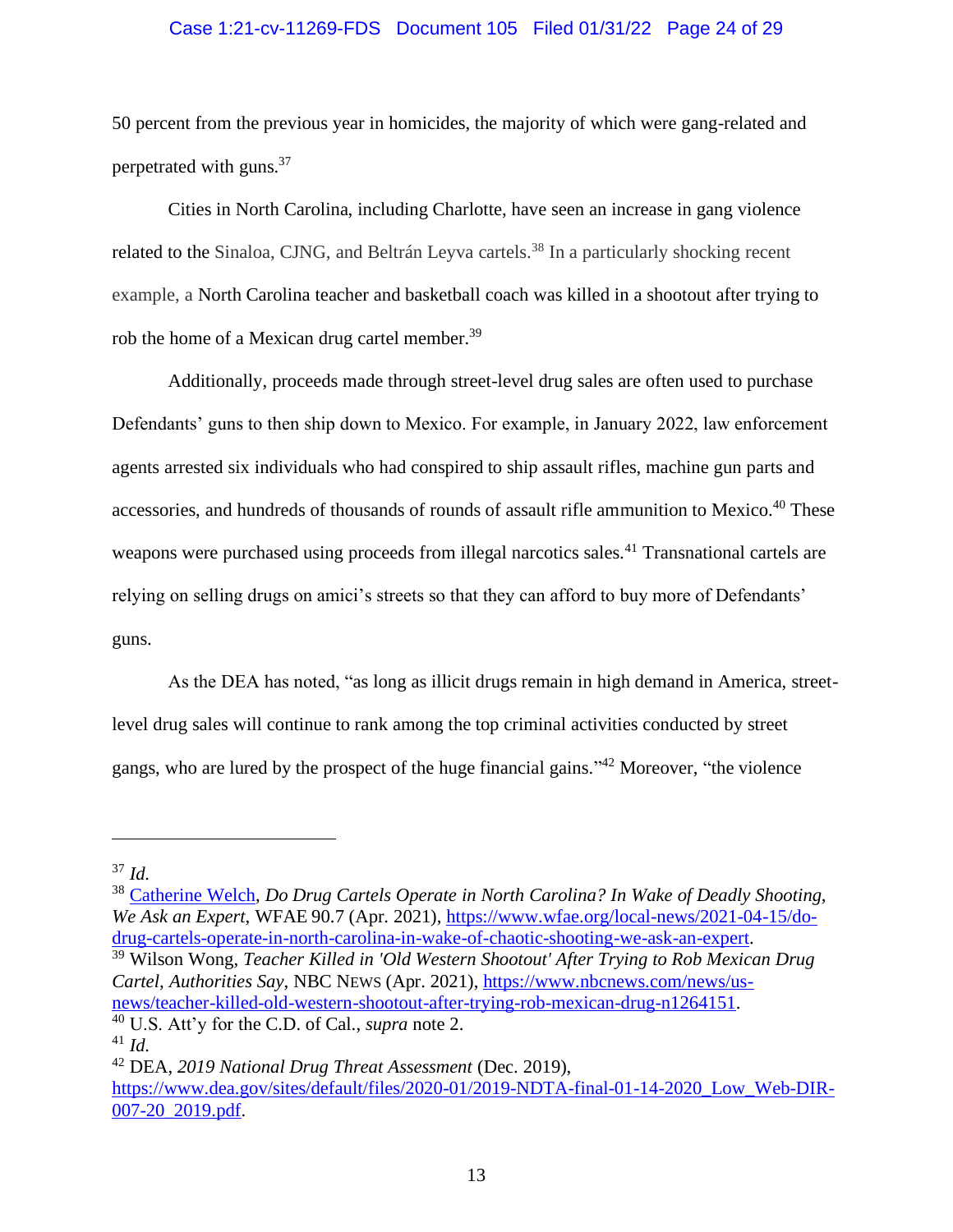#### Case 1:21-cv-11269-FDS Document 105 Filed 01/31/22 Page 25 of 29

associated with drug trafficking that is visited on communities around the country will only increase as street, prison, and outlaw motorcycle gangs clash viciously in their quest to control the largest and most lucrative territories."<sup>43</sup> Defendants, whose guns are used by Mexican cartels and their U.S. gang counterparts to advance their drug trade, profit directly from this bloodshed.

# **2. Where there are drugs, there are guns**

<span id="page-24-0"></span>At each significant drug-related arrest involving transnational cartels operating in the United States, numerous guns (including military-style weapons) are recovered. For example, in October, the Mexican Army and the National Guard raided a drug lab set up in an ostensibly middle-class home in Culiacán, the capital of northwest Sinaloa.<sup>44</sup> In the home, troops seized 118 kilograms of fentanyl, in what is being heralded as the largest seizure of pure fentanyl in history.<sup>45</sup> In tandem with the Mexican raid, U.S. federal agents arrested 17 individuals in Missouri, Arizona, and California, and recovered 50 firearms in connection with the arrests.<sup>46</sup>

In March 2020, the DEA announced the results of Project Python, a multilateral interagency operation encompassing all global investigations and related disruption activities targeting CJNG.<sup>47</sup> Project Python resulted in 600 arrests and 350 indictments throughout the United States, including in California, Texas, Illinois, and New Jersey, and seizures of more than

<sup>43</sup> *Id.*

<sup>44</sup> Parker Asman, *What Does Massive Fentanyl Seizure Say About US-Mexico Security Relations?* INSIGHT CRIME (Nov. 2021), [https://insightcrime.org/news/massive-seizure-fentanyl](https://insightcrime.org/news/massive-seizure-fentanyl-us-mexico-security/)[us-mexico-security/.](https://insightcrime.org/news/massive-seizure-fentanyl-us-mexico-security/)

<sup>45</sup> *Id.*

<sup>46</sup> U.S. Att'y for the E.D. Mo., *Agents Arrest 17 People in Large-Scale Multi-State Drug Trafficking Ring Involving Fentanyl, Heroin, Crystal Methamphetamine and Firearms*, (Oct. 25, 2021), [https://www.justice.gov/usao-edmo/pr/agents-arrest-17-people-large-scale-multi-state](https://www.justice.gov/usao-edmo/pr/agents-arrest-17-people-large-scale-multi-state-drug-trafficking-ring-involving)[drug-trafficking-ring-involving.](https://www.justice.gov/usao-edmo/pr/agents-arrest-17-people-large-scale-multi-state-drug-trafficking-ring-involving)

<sup>47</sup> U.S. Dep't of Just., *DEA-Led Operation Nets More Than 600 Arrests Targeting Cártel Jalisco Nueva Generación* (Mar. 11, 2020), [https://www.justice.gov/opa/pr/dea-led-operation-nets-more-](https://www.justice.gov/opa/pr/dea-led-operation-nets-more-600-arrests-targeting-c-rtel-jalisco-nueva-generaci-n)[600-arrests-targeting-c-rtel-jalisco-nueva-generaci-n.](https://www.justice.gov/opa/pr/dea-led-operation-nets-more-600-arrests-targeting-c-rtel-jalisco-nueva-generaci-n)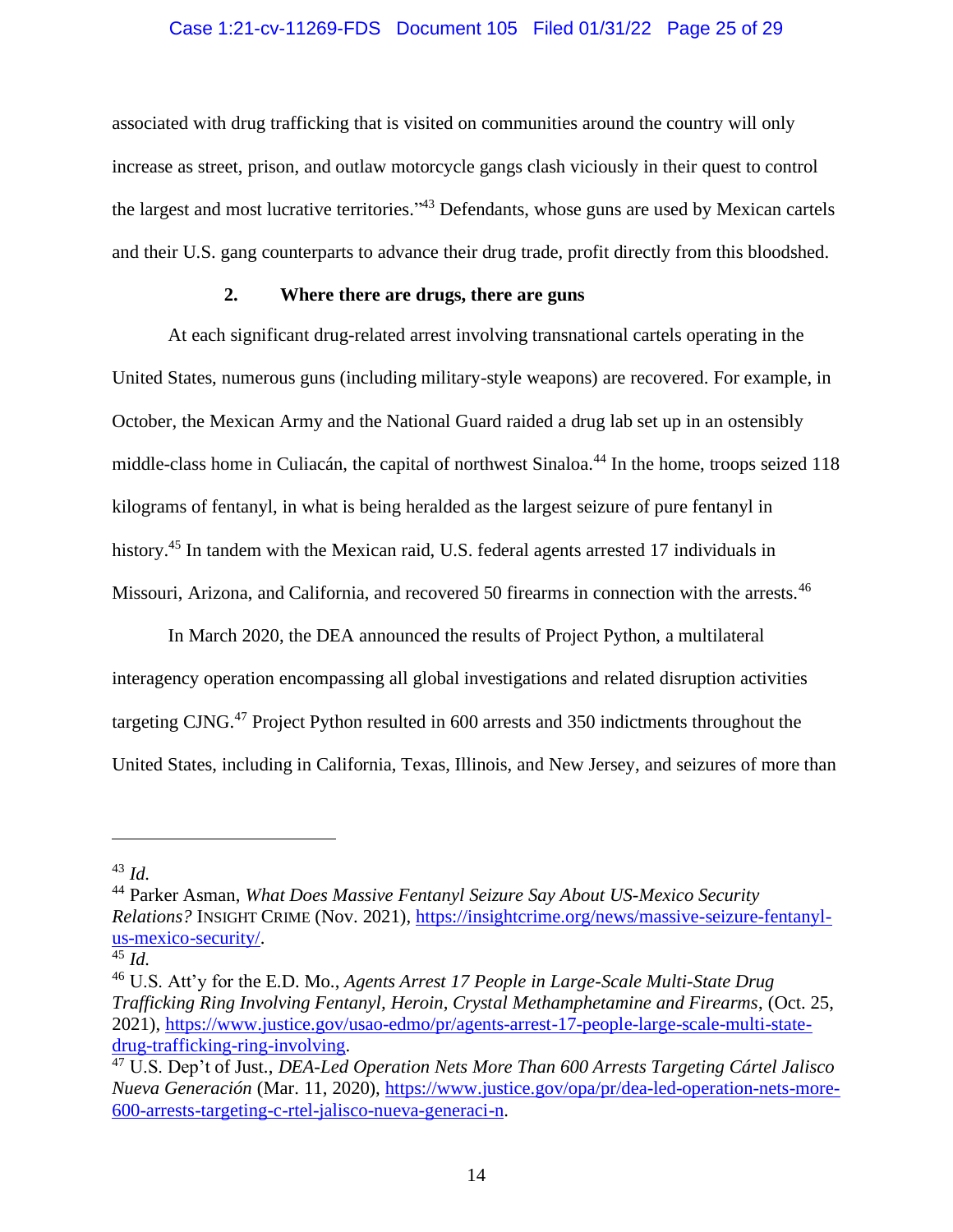15,000 kilos of meth and nearly \$20 million in illicit funds.<sup>48</sup> Of course, multiple firearms, including military-style weapons, were recovered at the arrest sites, including 18 firearms in San Diego alone.<sup>49</sup>

# **3. The drugs Mexican cartels are importing, facilitated and protected by Defendants' guns, cause acute harm in our communities**

<span id="page-25-0"></span>Easy access to Defendants' guns has allowed Mexican cartels to realize their ultimate goal: becoming primary distributors of the opioids that are decimating amici's communities. In the United States, Customs and Border Protection estimates that seizures of fentanyl at the southern border have increased by 456% from 2018 to 2021. <sup>50</sup> Amici have seen increases in seizures in their own communities as well. In December 2021, for example, Arizona-based federal and local law enforcement agents made a record seizure of almost 1.7 million fentanyl pills and 10 kilograms of fentanyl powder in a single investigation.<sup>51</sup> In October 2021, drug

[https://www.nbcsandiego.com/news/local/photos-deas-project-python-nets-130-arrests-in-san](https://www.nbcsandiego.com/news/local/photos-deas-project-python-nets-130-arrests-in-san-diego-and-imperial-counties-plus-3k-pounds-of-meth/2283454/)[diego-and-imperial-counties-plus-3k-pounds-of-meth/2283454/;](https://www.nbcsandiego.com/news/local/photos-deas-project-python-nets-130-arrests-in-san-diego-and-imperial-counties-plus-3k-pounds-of-meth/2283454/) Erik Avanier, *Guns, Drugs, Stolen Property Seized in Federal Raid on WestSide*, NEWS4JAX (Mar. 11, 2020), [https://www.news4jax.com/news/2020/03/11/guns-drugs-stolen-property-seized-in-federal-raid](https://www.news4jax.com/news/2020/03/11/guns-drugs-stolen-property-seized-in-federal-raid-on-westside/)[on-westside/.](https://www.news4jax.com/news/2020/03/11/guns-drugs-stolen-property-seized-in-federal-raid-on-westside/)

<sup>48</sup> *Id*.; *see also* Nina Golgowski, *Feds Arrest over 600 Alleged Mexican Cartel Members Across U.S*., HUFFINGTON POST (Mar. 2020), [https://www.huffpost.com/entry/project-python-dea-drug](https://www.huffpost.com/entry/project-python-dea-drug-cartel-arrests_n_5e6a3494c5b6bd8156f29013)[cartel-arrests\\_n\\_5e6a3494c5b6bd8156f29013.](https://www.huffpost.com/entry/project-python-dea-drug-cartel-arrests_n_5e6a3494c5b6bd8156f29013)

<sup>49</sup> *DEA's 'Project Python' Nets 130 Arrests in San Diego and Imperial Counties, Plus 3K+ Pounds of Meth*, NBC SAN DIEGO (Mar. 11, 2020),

<sup>50</sup> U.S. Customs and Border Prot., *Drug Seizure Statistics* (Jan. 2022), [https://www.cbp.gov/newsroom/stats/drug-seizure-statistics.](https://www.cbp.gov/newsroom/stats/drug-seizure-statistics)

<sup>51</sup> Jodie Underwood, *Record Fentanyl Seizure by DEA Phoenix, Scottsdale Police & the Arizona Attorney General's Office as DEA Announces Nationwide Public Safety Surge* (Dec. 2021), [https://www.dea.gov/press-releases/2021/12/17/record-fentanyl-seizure-dea-phoenix-scottsdale](https://www.dea.gov/press-releases/2021/12/17/record-fentanyl-seizure-dea-phoenix-scottsdale-police-arizona-attorney)[police-arizona-attorney.](https://www.dea.gov/press-releases/2021/12/17/record-fentanyl-seizure-dea-phoenix-scottsdale-police-arizona-attorney)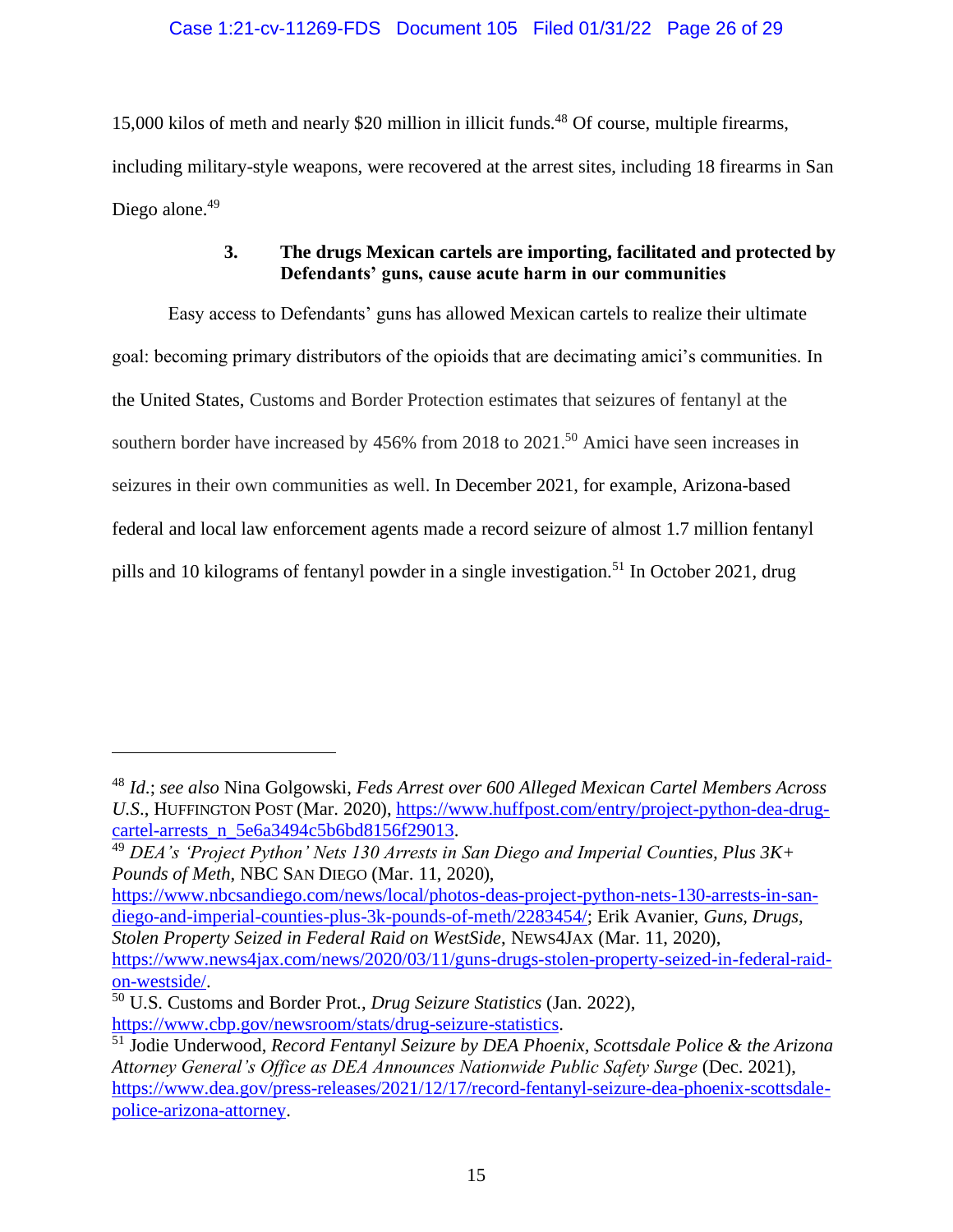#### Case 1:21-cv-11269-FDS Document 105 Filed 01/31/22 Page 27 of 29

enforcement agents seized more than 9,000 fentanyl-laced pills and 2 kilograms of pure fentanyl in the Atlanta area in one day alone.<sup>52</sup>

The fentanyl trafficked by Mexican cartels, has contributed to the devastating effects synthetic opioids are having on amici's communities. Since 1999, the rate of drug overdoses in the United States has nearly quadrupled.<sup>53</sup> From April 2020 through March 2021, there were nearly 97,000 drug overdose deaths in the United States, and 75% of those involved an opioid. In the same 12-month period the year before, 73,000 overdose deaths were reported, with 71% involving an opioid.<sup>54</sup> The COVID-19 pandemic has only exacerbated this issue, as people have struggled with isolation, economic precarity, and lack of access to services. As COVID-19 ravaged the county, the drug epidemic quietly took more lives. According to the Centers for Disease Control and Prevention, more than 100,000 Americans died of drug overdoses during the 12 months following the COVID-19 lockdowns, the most overdose deaths ever recorded in a one-year span.<sup>55</sup>

The devastating consequences of this crisis for amici's communities goes beyond overdoses. Open-air drug markets and public drug use "are major contributors to the trauma, insecurity, and frustration experienced by many of those who spend time" in communities struck

<sup>52</sup> Rob DiRienzo, *'Historic' amount of pills laced with fentanyl seized in Atlanta metro area* FOX5 ATLANTA (Oct. 2021), [https://www.fox5atlanta.com/news/feds-seize-historic-amount-of](https://www.fox5atlanta.com/news/feds-seize-historic-amount-of-fake-pills-laced-with-fentanyl-in-atlanta-metro-area)[fake-pills-laced-with-fentanyl-in-atlanta-metro-area.](https://www.fox5atlanta.com/news/feds-seize-historic-amount-of-fake-pills-laced-with-fentanyl-in-atlanta-metro-area)

<sup>53</sup> Ctrs. for Disease Control & Prevention, *Understanding the Epidemic* (Mar. 2021), [https://www.cdc.gov/opioids/basics/epidemic.html.](https://www.cdc.gov/opioids/basics/epidemic.html)

<sup>54</sup> Ctrs. for Disease Control and Prevention, *Vital Statistics Rapid Release, Provisional Drug Overdose Death Count* (January 12, 2022), [https://www.cdc.gov/nchs/nvss/vsrr/drug](https://www.cdc.gov/nchs/nvss/vsrr/drug-overdose-data.htm#dashboard)[overdose-data.htm#dashboard.](https://www.cdc.gov/nchs/nvss/vsrr/drug-overdose-data.htm#dashboard)

<sup>55</sup> Ctrs. for Disease Control & Prevention, *Drug Overdose Deaths in the U.S. Top 100,000 Annually* (Nov. 2021),

[https://www.cdc.gov/nchs/pressroom/nchs\\_press\\_releases/2021/20211117.htm.](https://www.cdc.gov/nchs/pressroom/nchs_press_releases/2021/20211117.htm)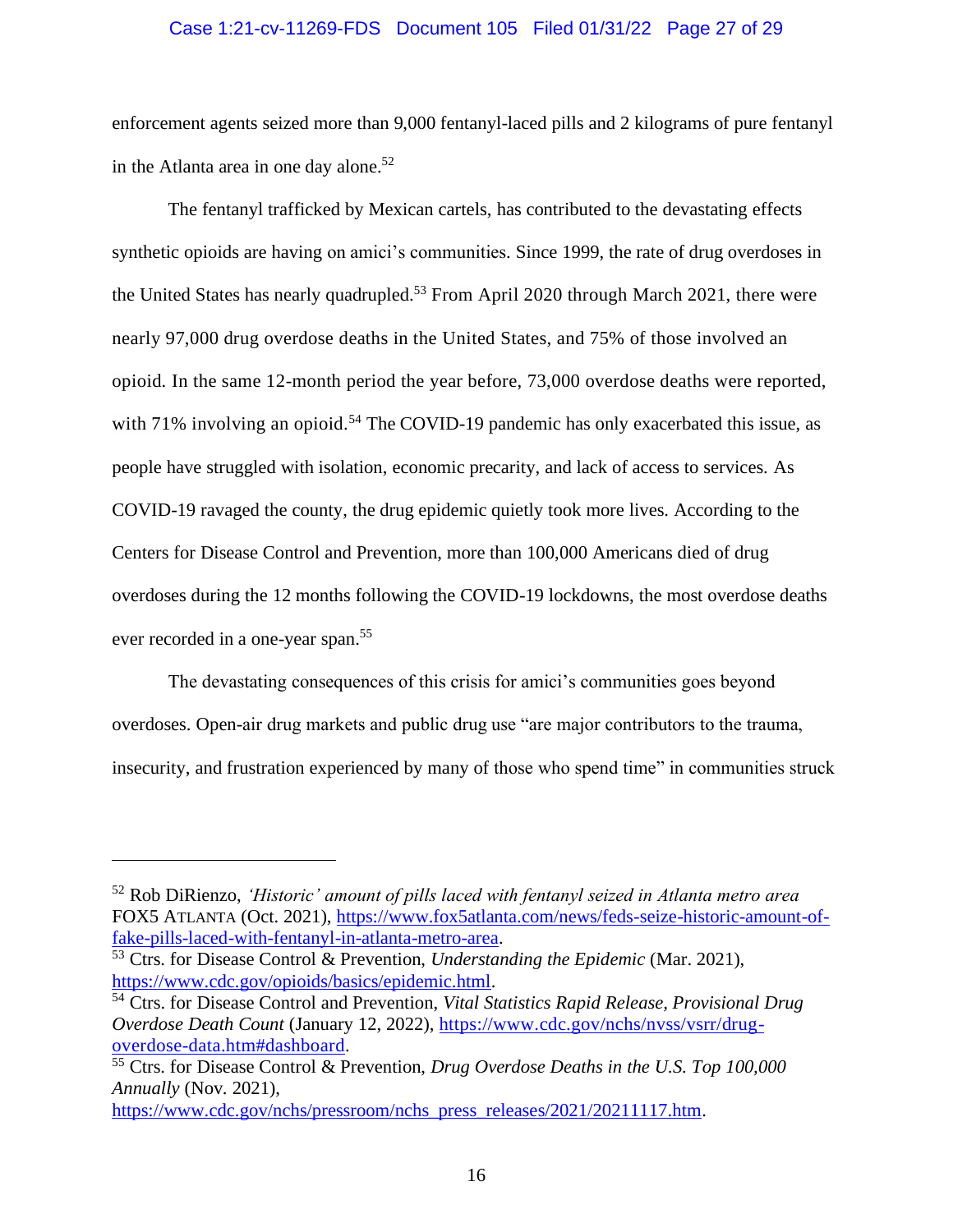# Case 1:21-cv-11269-FDS Document 105 Filed 01/31/22 Page 28 of 29

by the opioid epidemic.<sup>56</sup> Indeed, there is no greater illustration of those realities than the Tenderloin neighborhood in San Francisco. The Tenderloin, with a population of 45,587 within a square mile, is the most densely populated area of San Francisco.<sup>57</sup> The explosion in drug use in the Tenderloin has led to several public health crises, including streets littered with feces, used needles, trash, and rodent infestations.<sup>58</sup> Communicable diseases spread more easily in this environment, including COVID-19, but also tuberculosis, hepatitis, and HIV.<sup>59</sup> And Tenderloin residents lack the services necessary to combat these health crises. "[T]here are many unmet community health needs that the [Tenderloin] struggles with, thus engendering a cycle of poverty and worsening health outcomes, and still more poverty."<sup>60</sup>

It is undisputed that the flow of illegal drugs from Mexico to the United States is built on the back of the cartels' possesion of Defendants's guns. To contain the disastrous impact that the

[https://www.forbes.com/sites/adamandrzejewski/2019/04/15/mapping-san-franciscos-human](https://www.forbes.com/sites/adamandrzejewski/2019/04/15/mapping-san-franciscos-human-waste-challenge-132562-case-reports-since-2008/?sh=5e1bb4655ea5)[waste-challenge-132562-case-reports-since-2008/?sh=5e1bb4655ea5;](https://www.forbes.com/sites/adamandrzejewski/2019/04/15/mapping-san-franciscos-human-waste-challenge-132562-case-reports-since-2008/?sh=5e1bb4655ea5) *Mapping San Francisco's Homeless Hypodermic Needle Challenge - 30,000 Case Reports Of Needles In The Public Way Since 2011*, OPENTHEBOOKS.COM (Apr. 2019), [https://www.openthebooks.com/mapping-san](https://www.openthebooks.com/mapping-san-franciscos-homeless-hypodermic-needle-challenge--30000-case-reports-of-needles-in-the-public-way-since-2011/)[franciscos-homeless-hypodermic-needle-challenge--30000-case-reports-of-needles-in-the-public](https://www.openthebooks.com/mapping-san-franciscos-homeless-hypodermic-needle-challenge--30000-case-reports-of-needles-in-the-public-way-since-2011/)[way-since-2011/.](https://www.openthebooks.com/mapping-san-franciscos-homeless-hypodermic-needle-challenge--30000-case-reports-of-needles-in-the-public-way-since-2011/)

<sup>56</sup> *A Report from the San Francisco Street-Level Drug Dealing Task Force* (Jun. 2021), [https://oewd.org/sites/default/files/SF%20Street-](https://oewd.org/sites/default/files/SF%20Street-Level%20Drug%20Dealing%20Task%20Force%20Report%20(June%2030%202021).pdf)

[Level%20Drug%20Dealing%20Task%20Force%20Report%20\(June%2030%202021\).pdf.](https://oewd.org/sites/default/files/SF%20Street-Level%20Drug%20Dealing%20Task%20Force%20Report%20(June%2030%202021).pdf) <sup>57</sup> Christopher Cook, *What Crowding Looks Like During a Pandemic: Dismal Days in the Tenderloin*, S.F. PUB. PRESS (Aug. 8, 2020), [https://www.sfpublicpress.org/what-crowding](https://www.sfpublicpress.org/what-crowding-looks-like-during-a-pandemic-dismal-days-in-the-tenderloin/)[looks-like-during-a-pandemic-dismal-days-in-the-tenderloin/.](https://www.sfpublicpress.org/what-crowding-looks-like-during-a-pandemic-dismal-days-in-the-tenderloin/)

<sup>58</sup> Adam Andrzejewski, *Mapping San Francisco's Human Waste Challenge - 132,562 Cases Reported In The Public Way Since 2008*, FORBES (Apr. 2019),

<sup>59</sup> Kevin Fagan, *Overcrowding on San Francisco's Tenderloin Streets — A Bad Scene Getting Worse in the Coronavirus Crisis*, S.F. CHRONICLE (Apr. 2020),

[https://www.sfchronicle.com/bayarea/article/Overcrowding-on-San-Francisco-s-Tenderloin-](https://www.sfchronicle.com/bayarea/article/Overcrowding-on-San-Francisco-s-Tenderloin-15193473.php)[15193473.php.](https://www.sfchronicle.com/bayarea/article/Overcrowding-on-San-Francisco-s-Tenderloin-15193473.php)

<sup>60</sup> Joya Esagoff, *The Vicious Cycle of Poverty and Unmet Community Health Needs in San Francisco's Tenderloin (TL) Neighborhood: Solutions Based on Stakeholder Perceptions* at 5, UNIV. S.F. (Aug. 7, 2020),

[https://repository.usfca.edu/cgi/viewcontent.cgi?article=2283&context=capstone.](https://repository.usfca.edu/cgi/viewcontent.cgi?article=2283&context=capstone)